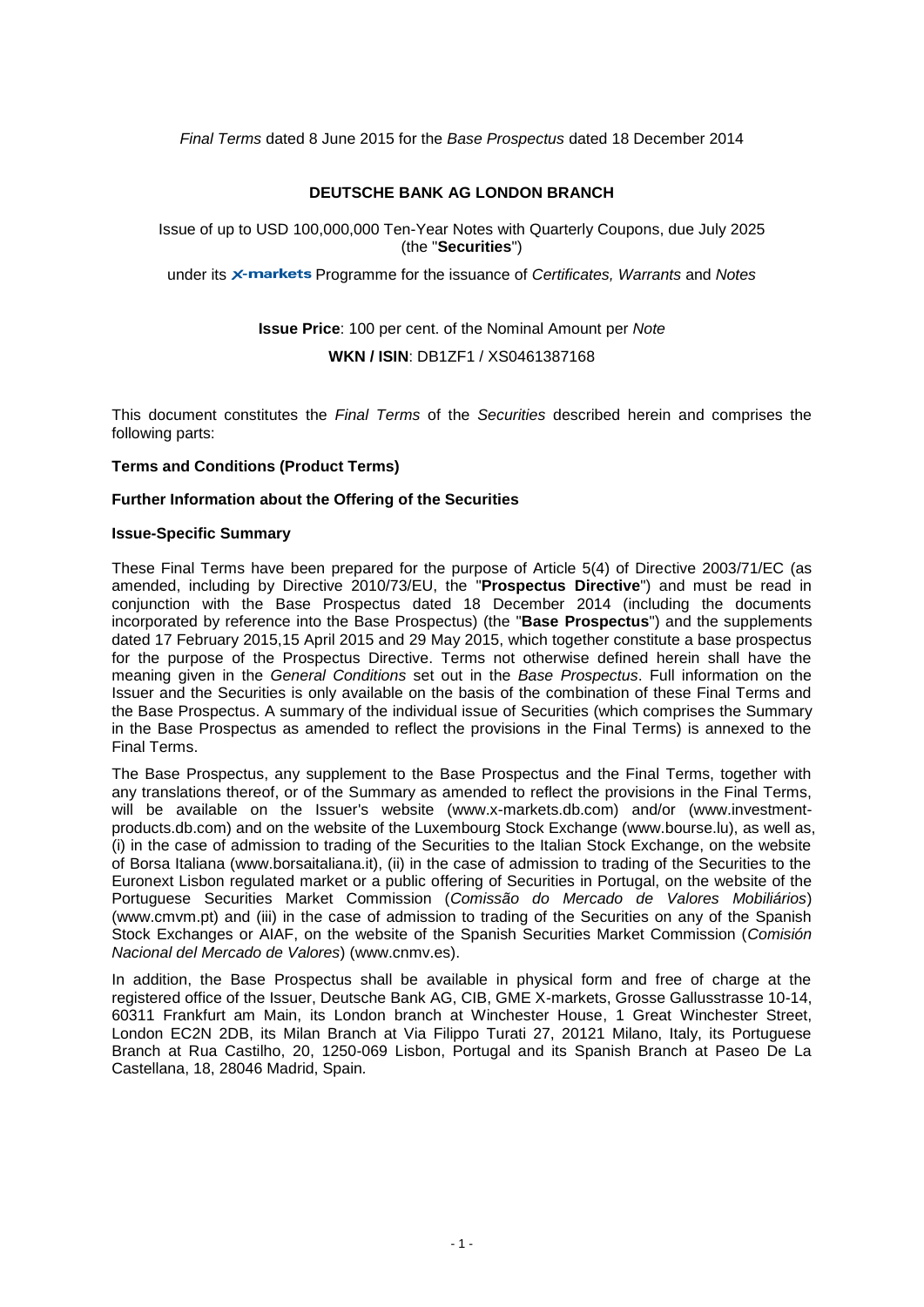# **Terms and Conditions**

The following "**Product Terms**" of the Securities shall, for the relevant series of Securities, complete and put in concrete terms the General Conditions for the purposes of such series of Securities. The Product Terms and General Conditions together constitute the "**Terms and Conditions**" of the relevant Securities.

### **General Definitions Applicable to the Securities**

| <b>Security Type</b>            | <b>Note</b>                                                                                                                                                                                                                                                                                     |  |  |  |  |
|---------------------------------|-------------------------------------------------------------------------------------------------------------------------------------------------------------------------------------------------------------------------------------------------------------------------------------------------|--|--|--|--|
| <b>ISIN</b>                     | XS0461387168                                                                                                                                                                                                                                                                                    |  |  |  |  |
| <b>WKN</b>                      | DB1ZF1                                                                                                                                                                                                                                                                                          |  |  |  |  |
| <b>Issuer</b>                   | Deutsche Bank AG, London Branch                                                                                                                                                                                                                                                                 |  |  |  |  |
| Number of the Securities        | Aggregate nominal amount of up to USD 100,000,000                                                                                                                                                                                                                                               |  |  |  |  |
| <b>Issue Price</b>              | 100 per cent. of the Nominal Amount (USD 2,000 per Note)                                                                                                                                                                                                                                        |  |  |  |  |
| <b>Issue Date</b>               | 8 July 2015                                                                                                                                                                                                                                                                                     |  |  |  |  |
| <b>Nominal Amount</b>           | USD 2,000 per Note                                                                                                                                                                                                                                                                              |  |  |  |  |
| <b>Calculation Agent</b>        | Deutsche Bank AG, London Branch                                                                                                                                                                                                                                                                 |  |  |  |  |
| Underlying                      | Type: Interest Rate                                                                                                                                                                                                                                                                             |  |  |  |  |
|                                 | Name: LIBOR Rate                                                                                                                                                                                                                                                                                |  |  |  |  |
| Settlement                      | <b>Cash Settlement</b>                                                                                                                                                                                                                                                                          |  |  |  |  |
| <b>Settlement Date</b>          | 8 July 2025, or if such day is not a Business Day the Settlement Date is<br>postponed to the next day that is a Business Day                                                                                                                                                                    |  |  |  |  |
| Coupon Payment                  | Coupon Payment applies.                                                                                                                                                                                                                                                                         |  |  |  |  |
| Coupon                          | 3.00 per cent. per annum in respect of each Coupon Period to and<br>including the Coupon Period ending on 8 July 2019, and thereafter the 3<br>Month USD LIBOR on the relevant Coupon Determination Date, subject<br>to a minimum of the Minimum Coupon and a maximum of the Maximum<br>Coupon. |  |  |  |  |
| Maximum Coupon                  | 4.50 per cent. per annum.                                                                                                                                                                                                                                                                       |  |  |  |  |
| Minimum Coupon                  | 1.10 per cent. per annum                                                                                                                                                                                                                                                                        |  |  |  |  |
| Day Count Fraction              | 30/360                                                                                                                                                                                                                                                                                          |  |  |  |  |
| Coupon Period                   | As specified in $\S4(3)(g)$                                                                                                                                                                                                                                                                     |  |  |  |  |
| <b>Adjusted Coupon Period</b>   | Not applicable                                                                                                                                                                                                                                                                                  |  |  |  |  |
| Unadjusted<br>Coupon<br>Period  | Applicable                                                                                                                                                                                                                                                                                      |  |  |  |  |
| Determination<br>Coupon<br>Date | The second Business Day before the commencement of the relevant<br><b>Coupon Period</b>                                                                                                                                                                                                         |  |  |  |  |
| <b>Coupon Payment Date</b>      | 8 January, 8 April, 8 July and 8 October in each year, commencing on 8<br>October 2015 and ending on 8 April 2025 or, if such day is not a<br>Business Day, such Coupon Payment Date is postponed to the next day<br>which is a Business Day and the Settlement Date.                           |  |  |  |  |
| <b>Business Day Convention</b>  | <b>Following Business Day Convention</b>                                                                                                                                                                                                                                                        |  |  |  |  |
| Coupon Period End Date          | 8 January, 8 April, 8 July and 8 October in each year, commencing on 8<br>October 2015 and ending on 8 July 2025                                                                                                                                                                                |  |  |  |  |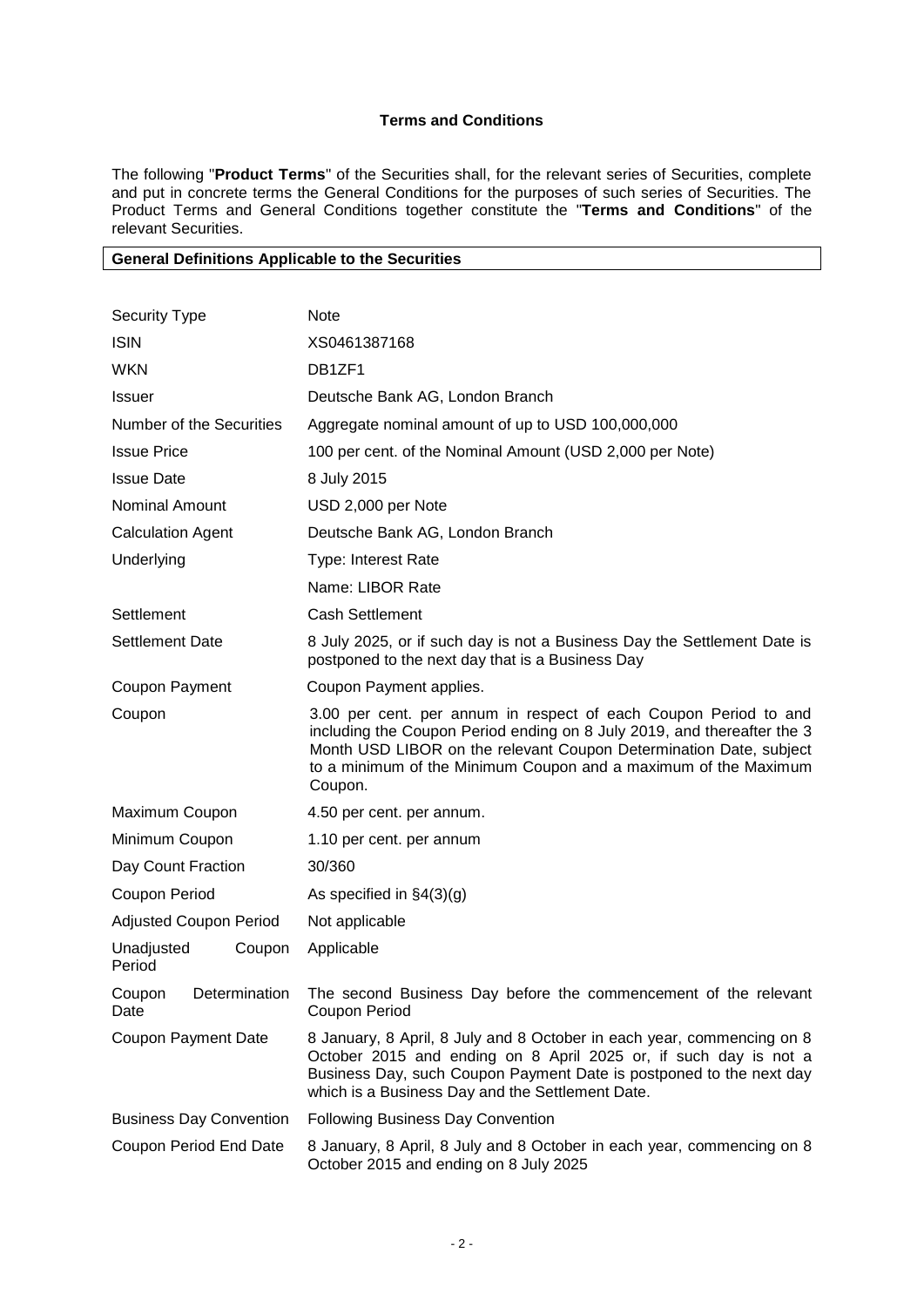3 Month USD LIBOR In relation to a Coupon Period, the rate per annum for deposits in USD for a period of three months which is quoted as of 11:00 a.m. (London time) on Reuters Screen LIBOR Page under column "USD" and row "3MO"(or such other page as may replace this page as determined by the Calculation Agent) as of 11:00 a.m., London time on the Coupon Determination Date for such Coupon Period, or if on any Coupon Determination Date such rate does not appear, the rate per annum which the Calculation Agent determines to be the arithmetic mean (rounded if necessary to the fifth decimal place, with 0.000005 being rounded upwards) of the offered rates for deposits in USD for a period of three months and commencing on the first day of such Coupon Period which major banks in London, selected by the Calculation Agent, are offering to prime banks in London, at 11:00 a.m. (London time) on the relevant Coupon Determination Date, provided that at least two such quotations are provided. If on any day fewer than two of such offered rates are available, the applicable rate of interest for that day shall be determined by the Calculation Agent in its sole discretion.

### **General Definitions Applicable to Certificates**

Not Applicable

## **General Definitions Applicable to Warrants**

Not Applicable

## **General Definitions Applicable to Notes**

Cash Amount The Nominal Amount

**Specific Definitions Applicable to Notes**

Not Applicable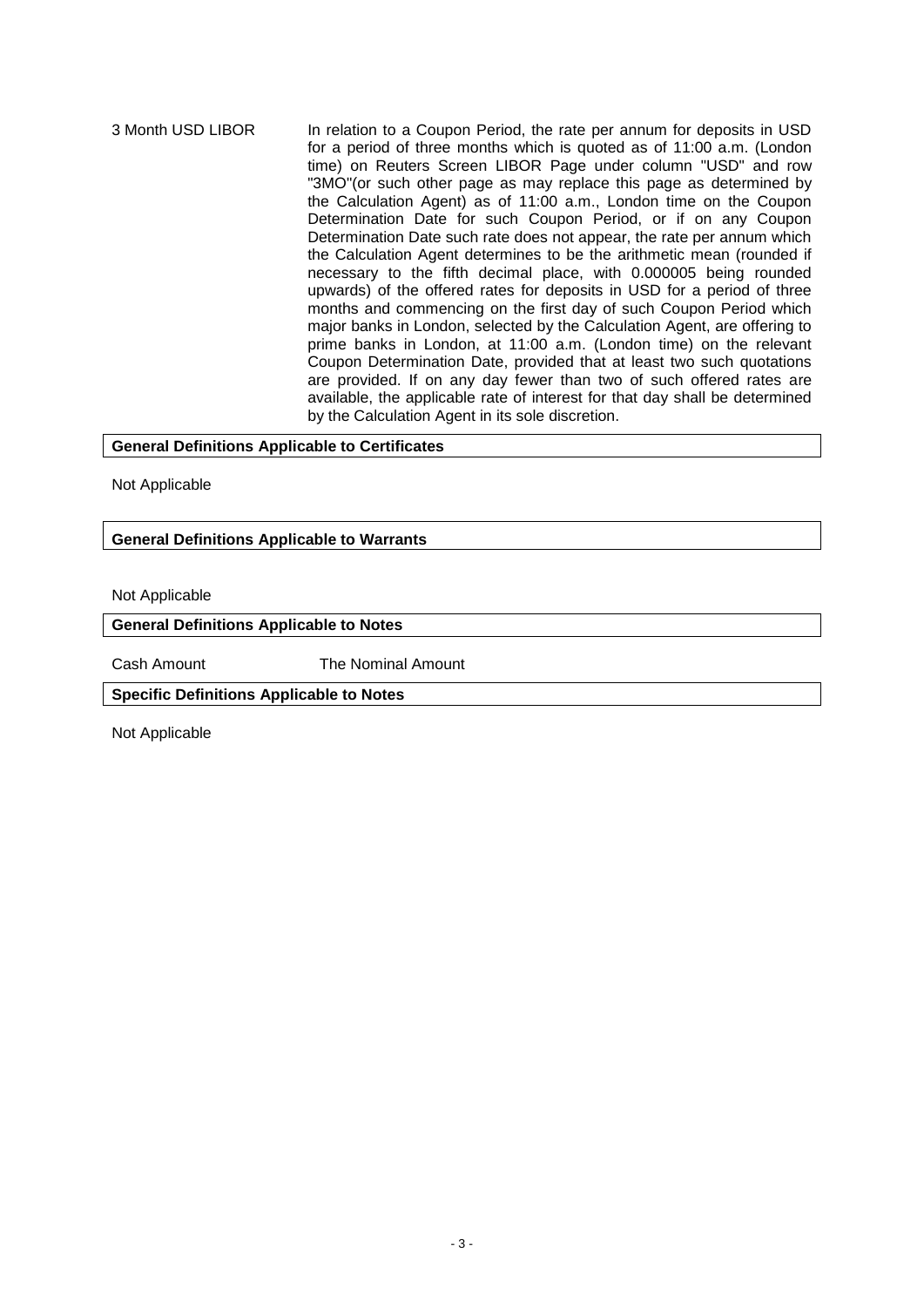# **Further Definitions Applicable to the Securities**

| <b>Settlement Currency</b>    | <b>USD</b>                                                                                                                                                                                                                                                      |  |  |  |  |
|-------------------------------|-----------------------------------------------------------------------------------------------------------------------------------------------------------------------------------------------------------------------------------------------------------------|--|--|--|--|
| <b>Business Day</b>           | A day on which the Trans-European Automated Real-time Gross<br>settlement Express Transfer (TARGET2) system (or any successor<br>thereto is open, and on which commercial banks and foreign exchange<br>markets settle payments in the Business Day Location(s) |  |  |  |  |
| <b>Business Day Locations</b> | London and New York City                                                                                                                                                                                                                                        |  |  |  |  |
| <b>Payment Day Locations</b>  | London and New York City                                                                                                                                                                                                                                        |  |  |  |  |
| Form of Securities            | Global Security in bearer form                                                                                                                                                                                                                                  |  |  |  |  |
| <b>Clearing Agent</b>         | Euroclear Bank SA/NV, 1 boulevard Albert II, 1210 Brussels, Belgium                                                                                                                                                                                             |  |  |  |  |
|                               | Clearstream Banking Luxembourg S.A., 42 avenue John F. Kennedy, L-<br>1855 Luxembourg                                                                                                                                                                           |  |  |  |  |
| Governing Law                 | English law                                                                                                                                                                                                                                                     |  |  |  |  |
|                               |                                                                                                                                                                                                                                                                 |  |  |  |  |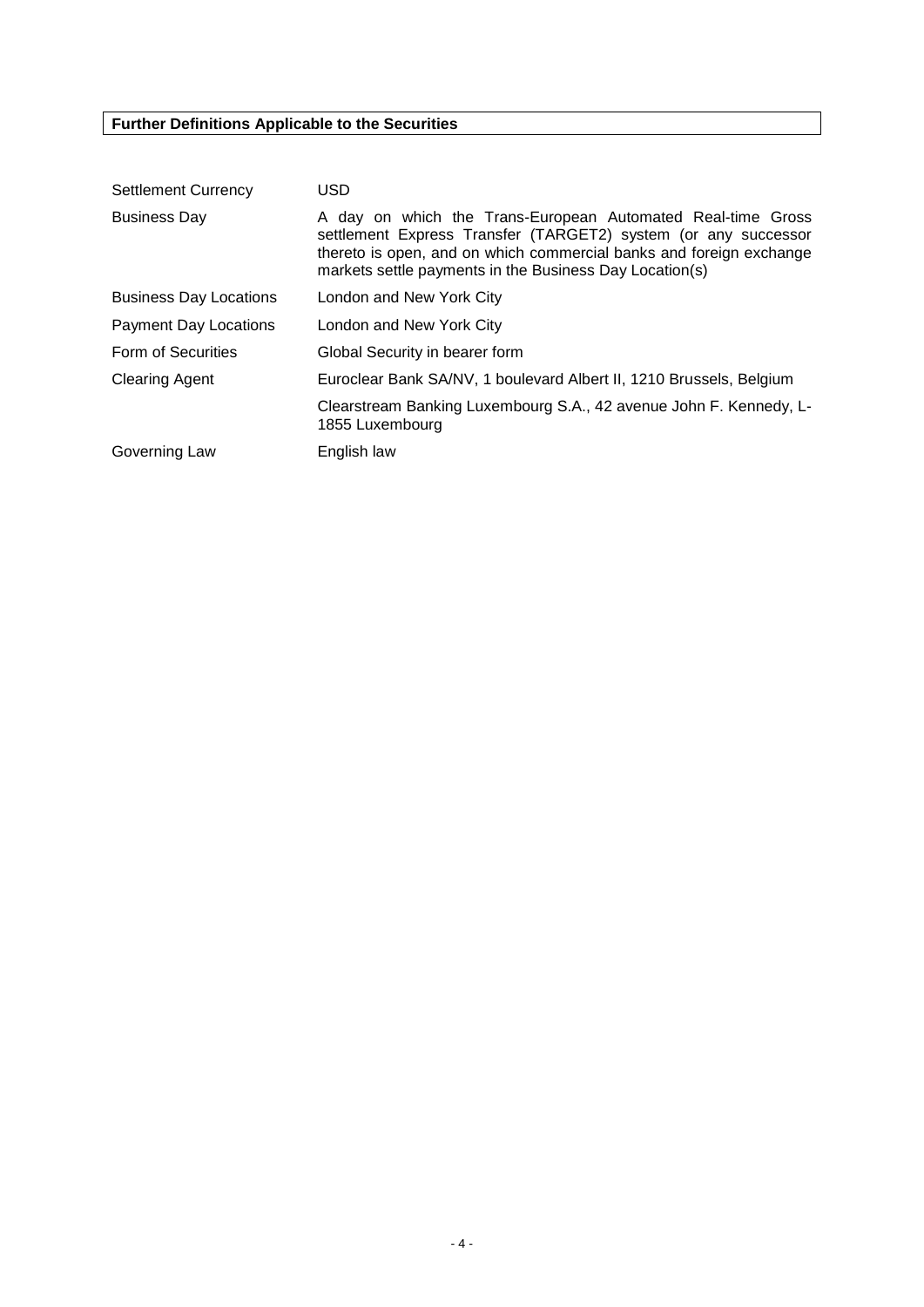# **Further Information about the Offering of the Securities**

# **LISTING AND ADMISSION TO TRADING**

| Listing and admission to Trading                                                                                   | Application will be made (i) to list the Securities<br>on the Official List of the Luxembourg Stock<br>Exchange and to trade them on the Regulated<br>market of the Luxembourg Stock Exchange,<br>which is a regulated market for the purposes of<br>Directive 2004/39/EC, and (ii) to list and admit the<br>Securities to trading on the multilateral trading<br>facility (MTF) EuroTLX of the EuroTLX SIM<br>S.p.A., which is not a regulated market for the<br>purposes of the Directive 2004/39/EC, in each<br>case with effect from at the earliest, the Issue<br>Date. No assurances can be given that such<br>application for listing and admission to trading will<br>be granted (or, if granted, will be granted by the<br>Issue Date). |
|--------------------------------------------------------------------------------------------------------------------|--------------------------------------------------------------------------------------------------------------------------------------------------------------------------------------------------------------------------------------------------------------------------------------------------------------------------------------------------------------------------------------------------------------------------------------------------------------------------------------------------------------------------------------------------------------------------------------------------------------------------------------------------------------------------------------------------------------------------------------------------|
| Minimum Trade Size                                                                                                 | <b>USD 2,000</b>                                                                                                                                                                                                                                                                                                                                                                                                                                                                                                                                                                                                                                                                                                                                 |
| Estimate of total expenses related to admission<br>to trading                                                      | EUR 8,750                                                                                                                                                                                                                                                                                                                                                                                                                                                                                                                                                                                                                                                                                                                                        |
| <b>OFFERING OF SECURITIES</b>                                                                                      |                                                                                                                                                                                                                                                                                                                                                                                                                                                                                                                                                                                                                                                                                                                                                  |
| Investor minimum subscription amount                                                                               | <b>USD 2,000</b>                                                                                                                                                                                                                                                                                                                                                                                                                                                                                                                                                                                                                                                                                                                                 |
| Investor maximum subscription amount                                                                               | Not applicable                                                                                                                                                                                                                                                                                                                                                                                                                                                                                                                                                                                                                                                                                                                                   |
| The Subscription Period                                                                                            | Applications to subscribe for the Securities may<br>be made from, and including, 8 June 2015 until,<br>and including, 2 July 2015                                                                                                                                                                                                                                                                                                                                                                                                                                                                                                                                                                                                                |
| Cancellation of the Issuance of the Securities                                                                     | The Issuer reserves the right for any reason to<br>cancel the issuance of the Securities                                                                                                                                                                                                                                                                                                                                                                                                                                                                                                                                                                                                                                                         |
| Early Closing of the Subscription Period of the<br><b>Securities</b>                                               | The Issuer reserves the right for any reason to<br>close the Subscription Period early                                                                                                                                                                                                                                                                                                                                                                                                                                                                                                                                                                                                                                                           |
|                                                                                                                    | Any such decision will be communicated to<br>investors by means of a notice published on the<br>website of the Issuer (www.it.x-markets.db.com)                                                                                                                                                                                                                                                                                                                                                                                                                                                                                                                                                                                                  |
| Conditions to which the offer is subject                                                                           | Offers of the Securities are conditional on their<br>issue                                                                                                                                                                                                                                                                                                                                                                                                                                                                                                                                                                                                                                                                                       |
| Description of the application process                                                                             | Applications for the Securities can be made in<br>Italy at participating branches of a Distributor                                                                                                                                                                                                                                                                                                                                                                                                                                                                                                                                                                                                                                               |
|                                                                                                                    | Applications will be in accordance with the<br>relevant Distributor's usual procedures, notified to<br>investors by the relevant Distributor                                                                                                                                                                                                                                                                                                                                                                                                                                                                                                                                                                                                     |
|                                                                                                                    | Prospective investors will not be required to enter<br>into any contractual arrangements directly with<br>the Issuer relating to the subscription for the<br><b>Securities</b>                                                                                                                                                                                                                                                                                                                                                                                                                                                                                                                                                                   |
| Description of possibility to reduce subscriptions<br>and manner for refunding excess amount paid by<br>applicants | Not applicable                                                                                                                                                                                                                                                                                                                                                                                                                                                                                                                                                                                                                                                                                                                                   |
| Details of the method and time limits for paying                                                                   | Investors<br>will be<br>notified<br>by the<br>relevant                                                                                                                                                                                                                                                                                                                                                                                                                                                                                                                                                                                                                                                                                           |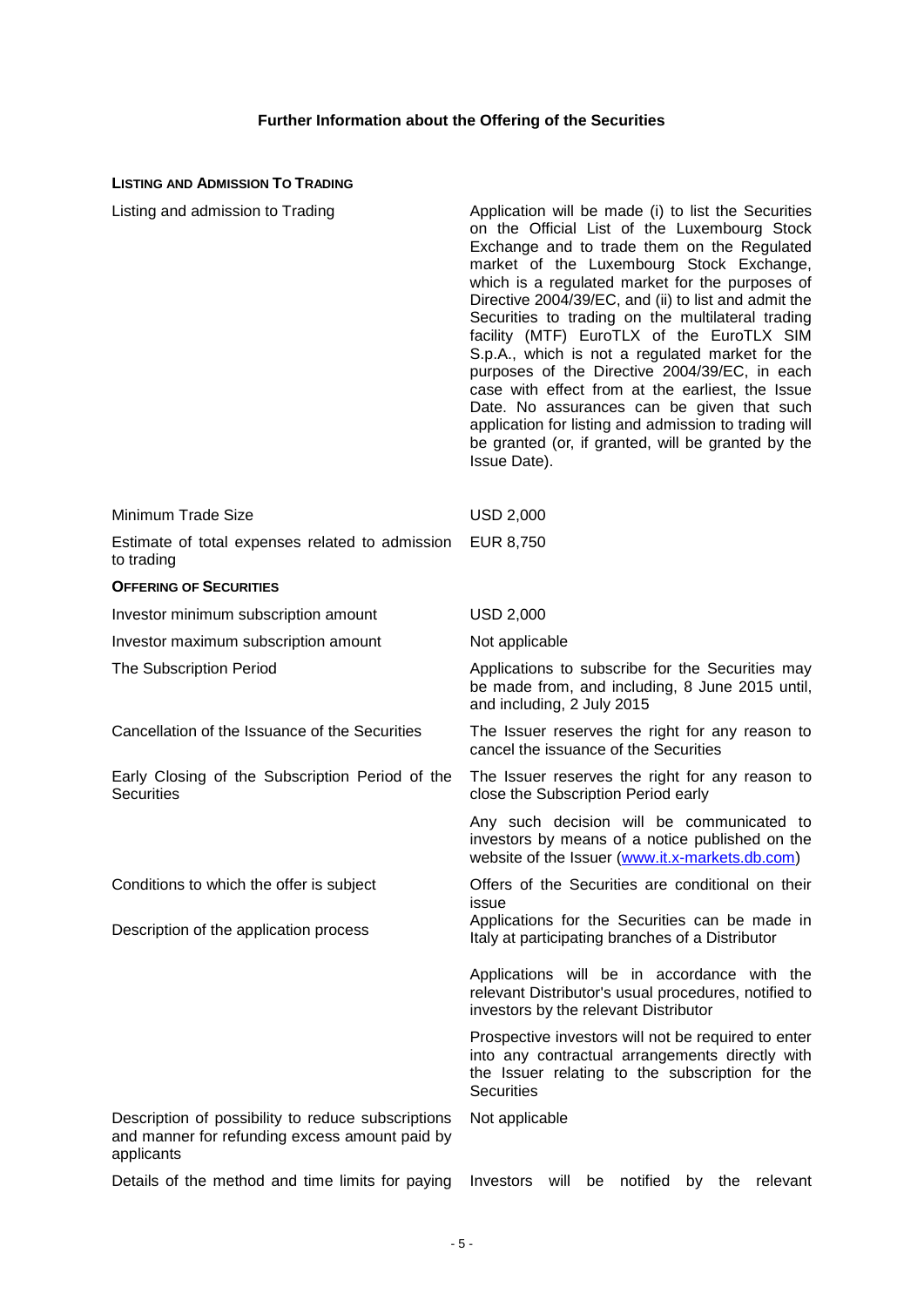| up and delivering the Securities                                                                                                                   | Distributor of their allocations of Securities and<br>the settlement arrangements in respect thereof.<br>The Securities will be issued on the Issue Date<br>against payment to the Issuer by the relevant<br>Distributor of the net subscription price                                                                                                                                                                                          |
|----------------------------------------------------------------------------------------------------------------------------------------------------|-------------------------------------------------------------------------------------------------------------------------------------------------------------------------------------------------------------------------------------------------------------------------------------------------------------------------------------------------------------------------------------------------------------------------------------------------|
| Manner in and date on which results of the offer<br>are to be made public                                                                          | The Issuer will in its sole discretion determine the<br>final amount of Securities to be issued (which will<br>be dependent on the outcome of the offer), up to<br>a limit of USD 100,000,000 principal amount of<br><b>Securities</b>                                                                                                                                                                                                          |
|                                                                                                                                                    | The precise number of Securities to be issued will<br>be published on the website of the Issuer<br>(www.it.x-markets.db.com) in accordance with<br>Article 10 of the Luxembourg Law on the<br>Prospectuses for Securities on or around the<br><b>Issue Date</b>                                                                                                                                                                                 |
|                                                                                                                                                    | The results of the offer will be available from the<br>Distributors following the Offering Period and<br>prior to the Issue Date                                                                                                                                                                                                                                                                                                                |
| Procedure for exercise of any right of pre-<br>emption, negotiability of subscription rights and<br>treatment of subscription rights not exercised | Not applicable                                                                                                                                                                                                                                                                                                                                                                                                                                  |
| Categories of potential investors to which the<br>Securities are offered and whether tranche(s)                                                    | Non-qualified investors                                                                                                                                                                                                                                                                                                                                                                                                                         |
| have been reserved for certain countries                                                                                                           | Offers may be made in Italy to any person which<br>complies<br>with<br>all<br>other<br>requirements<br>for<br>investment as set out in the Base Prospectus and<br>this Final Terms or otherwise determined by the<br>and/or<br>financial<br>the<br>relevant<br>Issuer<br>intermediaries. In other EEA countries, offers will<br>only be made pursuant to an exemption under<br>the Prospectus Directive as implemented in such<br>jurisdictions |
| Process for notification to applicants of the<br>amount allotted and the indication whether<br>dealing may begin before notification is made       | Each investor will be notified by the relevant<br>Distributor of its allocation of Securities after the<br>end of the Offering Period and before the Issue<br>Date                                                                                                                                                                                                                                                                              |
|                                                                                                                                                    | No dealings in the Securities may take place prior<br>to the Issue Date                                                                                                                                                                                                                                                                                                                                                                         |
| Amount of any expenses and taxes specifically<br>charged to the subscriber or purchaser                                                            | Save for the Issue Price, which includes the<br>commissions payable to the Distributors, details<br>of which are set out in the section below entitled<br>"Fees", the Issuer is not aware of any expenses<br>and taxes specifically charged to the subscriber<br>or purchaser                                                                                                                                                                   |
| Name(s) and address(es), to the extent known to<br>the Issuer, of the placers in the various countries<br>where the offer takes place              | Deutsche Bank S.p.A. of Piazza del Calendario 3,<br>20126, Milan, Italy and Finanza e Futuro Banca<br>S.p.A. of Piazza del Calendario 1, 20126 Milan,<br>Italy (each a "Distributor" and together with any<br>other entities appointed as a distributor in respect<br>of the Securities during the Offering Period, the<br>"Distributors")                                                                                                      |
|                                                                                                                                                    |                                                                                                                                                                                                                                                                                                                                                                                                                                                 |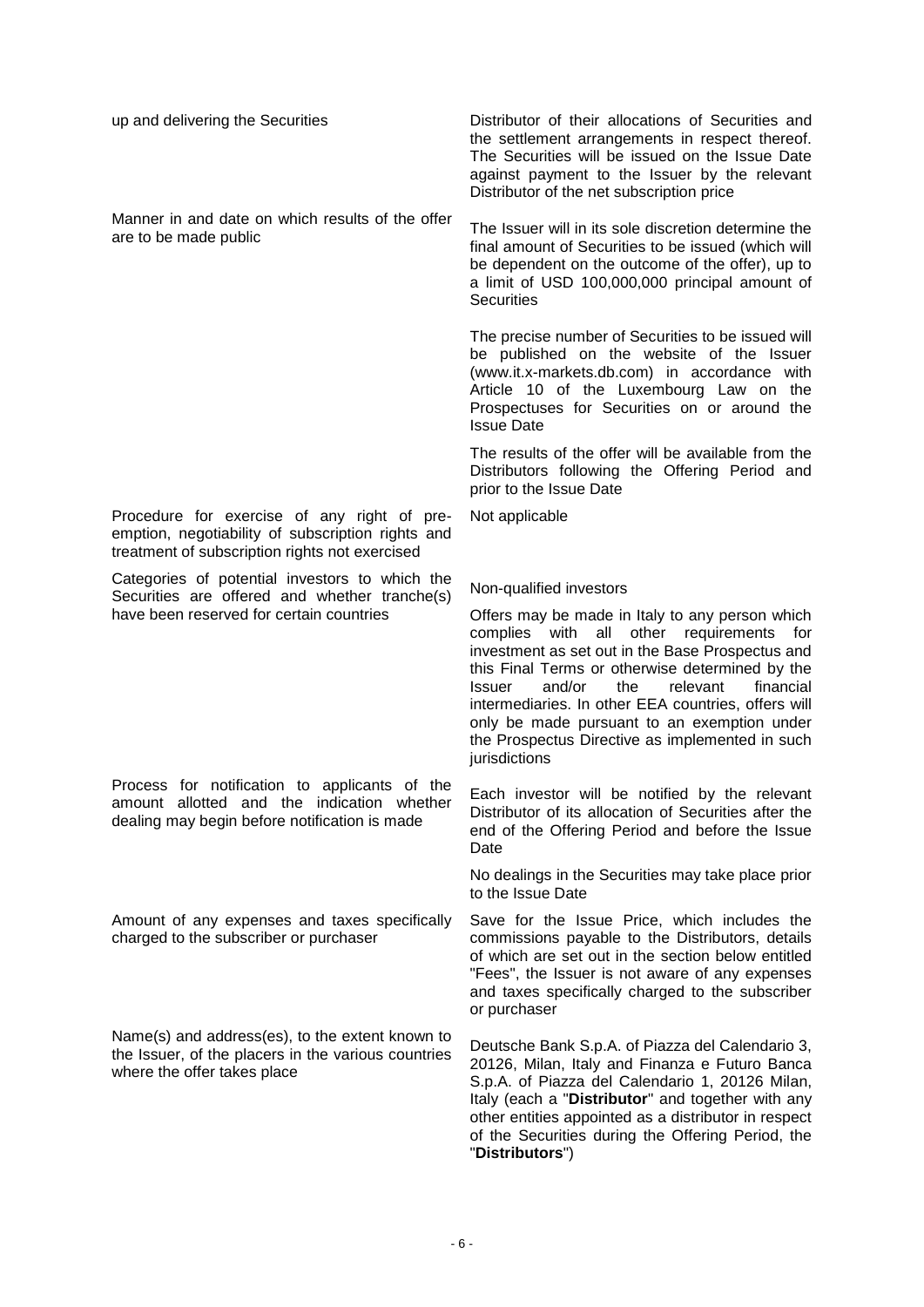|                                                                                             | The Issuer reserves the right to appoint other<br>distributors during the Offering Period, which will<br>be communicated to investors by means of a<br>notice published on the website of the Issuer<br>(www.it.x-markets.db.com)                                                                 |
|---------------------------------------------------------------------------------------------|---------------------------------------------------------------------------------------------------------------------------------------------------------------------------------------------------------------------------------------------------------------------------------------------------|
|                                                                                             | Deutsche Bank S.p.A. will act as lead manager of<br>the placement syndicate (Responsabile del<br>Collocamento as defined under article 93-bis of<br>the Financial Services Act) (the "Lead Manager")                                                                                              |
| Consent to use of Prospectus                                                                | The Issuer consents to the use of the Prospectus<br>following<br>financial<br>intermediaries<br>the<br>by<br>(individual consent): Deutsche Bank S.p.A. of<br>Piazza del Calendario 3, 20126, Milan, Italy and<br>Finanza e Futuro Banca S.p.A. of Piazza del<br>Calendario 1, 20126 Milan, Italy |
|                                                                                             | Individual consent to the later resale and final<br>placement of the Securities by the financial<br>intermediaries is given in relation to Italy                                                                                                                                                  |
|                                                                                             | The subsequent resale or final placement of<br>Securities by financial intermediaries can be<br>made as long as this Prospectus is valid in<br>accordance with Article 9 of the Prospectus<br><b>Directive</b>                                                                                    |
| <b>FEES</b>                                                                                 |                                                                                                                                                                                                                                                                                                   |
| Fees paid by the Issuer to the distributor                                                  |                                                                                                                                                                                                                                                                                                   |
| <b>Trailer Fee</b>                                                                          | Not applicable                                                                                                                                                                                                                                                                                    |
| <b>Placement Fee</b>                                                                        | Up to 4.00 per cent. of the Issue Price                                                                                                                                                                                                                                                           |
| charged<br>Fees<br>by<br>the<br><b>Issuer</b><br>to<br>the<br>Securityholders post issuance | Not applicable                                                                                                                                                                                                                                                                                    |
| <b>SECURITY RATINGS</b>                                                                     |                                                                                                                                                                                                                                                                                                   |
| Rating                                                                                      | The Securities have not been rated                                                                                                                                                                                                                                                                |
| INTERESTS OF NATURAL AND LEGAL PERSONS<br><b>INVOLVED IN THE ISSUE</b>                      |                                                                                                                                                                                                                                                                                                   |
| Interests of Natural and Legal Persons involved<br>in the Issue                             | Save for the Distributor regarding the fees as set<br>out under "Fees" above, so far as the Issuer is<br>aware, no person involved in the issue of the<br>Securities has an interest material to the offer                                                                                        |
| <b>PUBLICATION OF NOTICES</b>                                                               |                                                                                                                                                                                                                                                                                                   |
| Publication of notices                                                                      | Notices will be published in accordance with<br>$$16(1)(a)$ or $$16(1)(b)$                                                                                                                                                                                                                        |
|                                                                                             |                                                                                                                                                                                                                                                                                                   |

## **INFORMATION RELATING TO THE UNDERLYING**

Not Applicable.

# **Further Information Published by the Issuer**

The Issuer does not intend to provide any further information on the Underlying.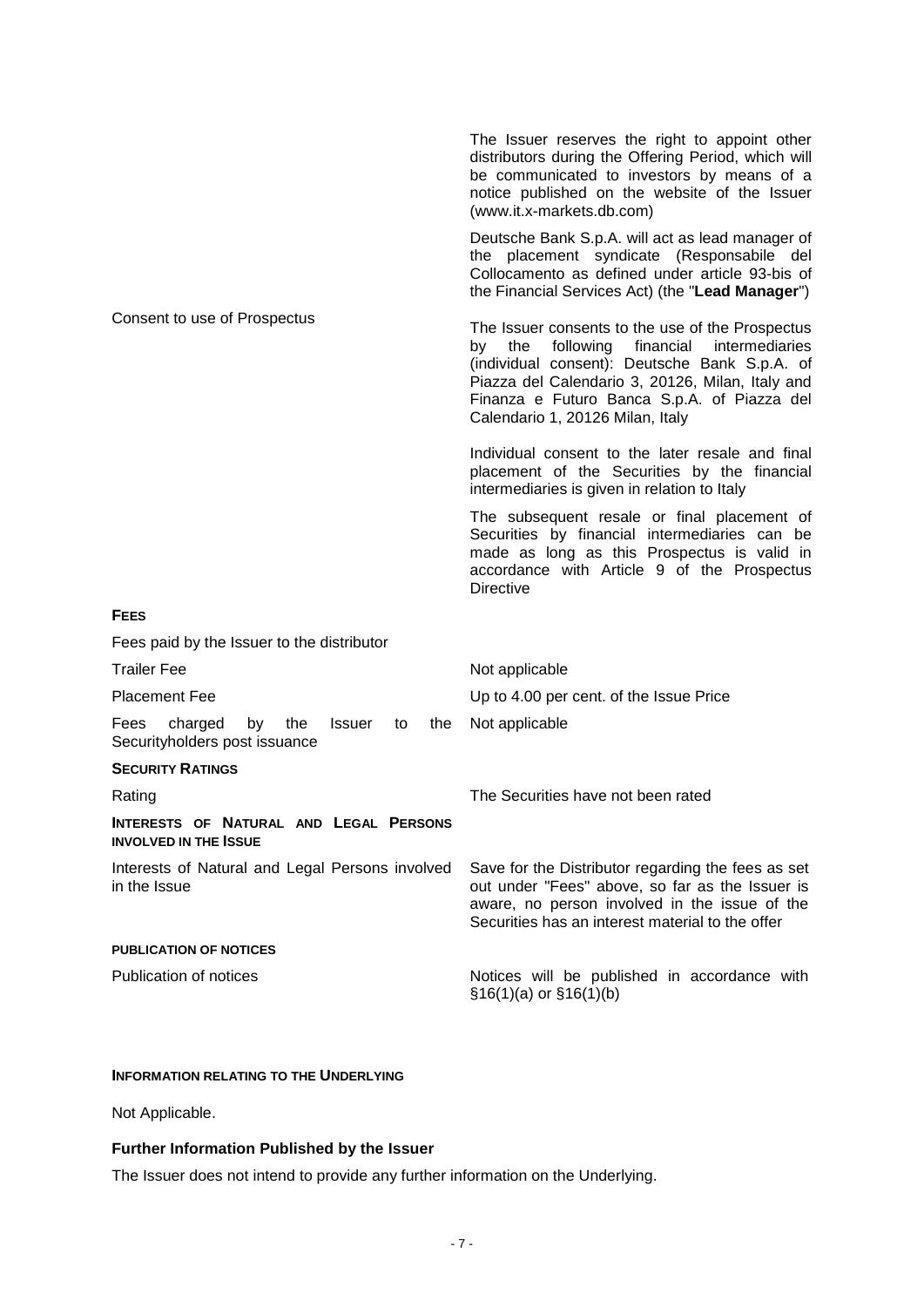## **COUNTRY SPECIFIC INFORMATION:**

**ITALY** 

Agent in Italy The Agent in Italy is Deutsche Bank S.p.A. acting through its principal office in Milan being as at the Issue Date at the following address: Piazza del Calendario, 3 – 20126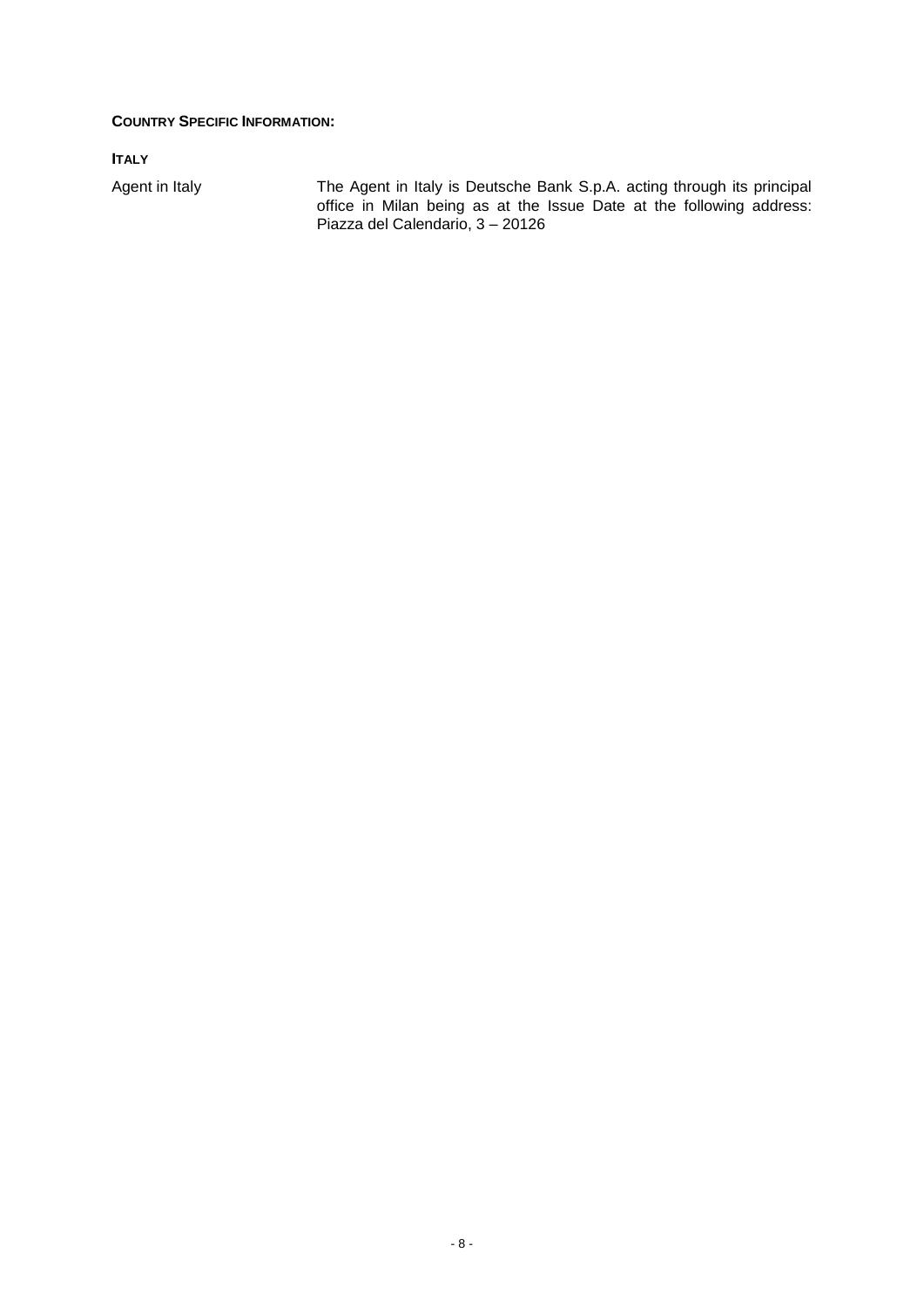## **Annex to the Final Terms**

### **Issue-Specific Summary**

Summaries are made up of disclosure requirements known as "Elements". These elements are numbered in Sections A - E  $(A.1 - E.7)$ .

This Summary contains all the Elements required to be included in a summary for this type of securities and Issuer. Because some Elements are not required to be addressed, there may be gaps in the numbering sequence of the Elements.

Even though an Element may be required to be inserted in the summary because of the type of securities and Issuer, it is possible that no relevant information can be given regarding the Element. In this case a short description of the Element is included in the summary with the mention of 'not applicable'.

| <b>Element</b> | Section A - Introduction and warnings   |           |                                                                                                                                                                                                                                                                                                                                                                                                                                                 |  |  |
|----------------|-----------------------------------------|-----------|-------------------------------------------------------------------------------------------------------------------------------------------------------------------------------------------------------------------------------------------------------------------------------------------------------------------------------------------------------------------------------------------------------------------------------------------------|--|--|
| A.1            | Warning                                 |           | Warning that:                                                                                                                                                                                                                                                                                                                                                                                                                                   |  |  |
|                |                                         | $\bullet$ | the Summary should be read as an introduction to the Prospectus;                                                                                                                                                                                                                                                                                                                                                                                |  |  |
|                |                                         | $\bullet$ | any decision to invest in the Securities should be based on<br>consideration of the Prospectus as a whole by the investor;                                                                                                                                                                                                                                                                                                                      |  |  |
|                |                                         |           | where a claim relating to the information contained in the<br>Prospectus is brought before a court, the plaintiff investor might,<br>under the national legislation of the EU member states, have to<br>bear the costs of translating the Prospectus, before the legal<br>proceedings are initiated; and                                                                                                                                        |  |  |
|                |                                         |           | civil liability attaches only to those persons who have tabled the<br>Summary including any translation thereof, but only if the Summary<br>is misleading, inaccurate or inconsistent when read together with<br>the other parts of the Prospectus or it does not provide, when read<br>together with the other parts of the Prospectus, key information in<br>order to aid investors when considering whether to invest in such<br>Securities. |  |  |
| A.2            | <b>Consent to use of the Prospectus</b> | ٠         | The Issuer consents to the use of the Prospectus for subsequent<br>resale or final placement of the Securities by the following financial<br>intermediary (individual consent): Deutsche Bank S.p.A. of Piazza<br>del Calendario 3, 20126, Milan, Italy and Finanza e Futuro Banca<br>S.p.A. of Piazza del Calendario 1, 20126 Milan, Italy.                                                                                                    |  |  |
|                |                                         | $\bullet$ | The subsequent resale or final placement of Securities by financial<br>intermediaries can be made from, and including, 8 June 2015 to,<br>and including, 2 July 2015 (the "Offering Period") as long as this<br>Prospectus is valid in accordance with Article 9 of the Prospectus<br>Directive.                                                                                                                                                |  |  |
|                |                                         | ٠         | Such consent is not subject to and given under any condition.                                                                                                                                                                                                                                                                                                                                                                                   |  |  |
|                |                                         |           | In case of an offer being made by a financial intermediary, this<br>financial intermediary will provide information to investors on<br>the terms and conditions of the offer at the time the offer is<br>made.                                                                                                                                                                                                                                  |  |  |

| <b>Element</b> | Section B - Issuer                                             |                                                                                                                                                                                                                                           |  |  |
|----------------|----------------------------------------------------------------|-------------------------------------------------------------------------------------------------------------------------------------------------------------------------------------------------------------------------------------------|--|--|
| <b>B.1</b>     | Legal and Commercial Name of the<br>Issuer                     | The legal and commercial name of the Issuer is Deutsche Bank<br>Aktiengesellschaft ("Deutsche Bank" or the "Bank").                                                                                                                       |  |  |
| B.2            | Domicile, Legal Form, Legislation,<br>Country of Incorporation | Deutsche Bank is a stock corporation (Aktiengesellschaft) under German<br>law. The Bank has its registered office in Frankfurt am Main, Germany. It<br>maintains its head office at Taunusanlage 12, 60325 Frankfurt am Main,<br>Germany. |  |  |
|                |                                                                | Deutsche Bank AG, acting through its London branch ("Deutsche Bank<br>AG, London Branch") is domiciled at Winchester House, 1 Great<br>Winchester Street, London EC2N 2DB, United Kingdom.                                                |  |  |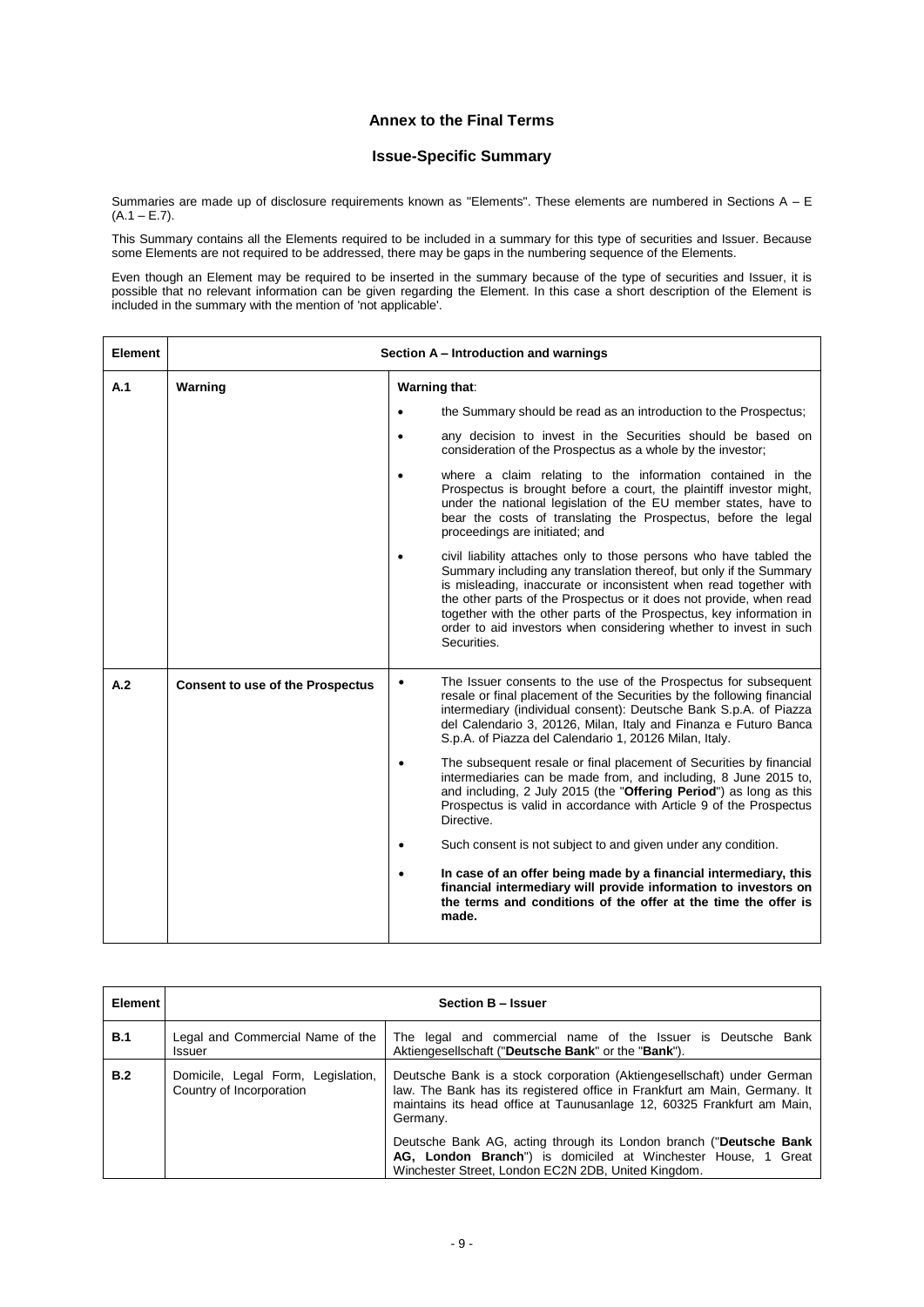| B.4b        | Known trends affecting the Issuer<br>and the industries in which it<br>operates | With the exception of the effects of the macroeconomic conditions and<br>market environment, litigation risks associated with the financial markets<br>crisis as well as the effects of legislation and regulations applicable to all<br>financial institutions in Germany and the Eurozone, there are no known<br>trends, uncertainties, demands, commitments or events that are reasonably<br>likely to have a material effect on the Issuer's prospects in its current<br>financial year. |                                                                                                                                                                                                                                                                                          |                                          |                                           |                                                                        |
|-------------|---------------------------------------------------------------------------------|----------------------------------------------------------------------------------------------------------------------------------------------------------------------------------------------------------------------------------------------------------------------------------------------------------------------------------------------------------------------------------------------------------------------------------------------------------------------------------------------|------------------------------------------------------------------------------------------------------------------------------------------------------------------------------------------------------------------------------------------------------------------------------------------|------------------------------------------|-------------------------------------------|------------------------------------------------------------------------|
| <b>B.5</b>  | Description of the group and the<br>Issuer's position within the group          | Bank Group").                                                                                                                                                                                                                                                                                                                                                                                                                                                                                | Deutsche Bank is the parent company of a group consisting of banks,<br>capital market companies, fund management companies, property finance<br>companies, instalment financing companies, research and consultancy<br>companies and other domestic and foreign companies (the "Deutsche |                                          |                                           |                                                                        |
| B.9         | Profit forecasts or estimate                                                    |                                                                                                                                                                                                                                                                                                                                                                                                                                                                                              | Not applicable. No profit forecast or estimate is made.                                                                                                                                                                                                                                  |                                          |                                           |                                                                        |
| <b>B.10</b> | Qualifications in the audit report                                              |                                                                                                                                                                                                                                                                                                                                                                                                                                                                                              | historical financial information.                                                                                                                                                                                                                                                        |                                          |                                           | Not applicable. There are no qualifications in the audit report on the |
| <b>B.12</b> | Selected historical<br>key financial<br>information                             | The following table shows an overview from the balance sheet and income<br>statement of Deutsche Bank AG which has been extracted from the<br>respective audited consolidated financial<br>statements prepared<br>in.<br>accordance with IFRS as of 31 December 2013 and 31 December 2014 as<br>well as from the unaudited consolidated interim financial statements as of<br>31 March 2014 and 31 March 2015.                                                                               |                                                                                                                                                                                                                                                                                          |                                          |                                           |                                                                        |
|             |                                                                                 |                                                                                                                                                                                                                                                                                                                                                                                                                                                                                              | 31 December<br>2013<br>(IFRS,<br>audited)                                                                                                                                                                                                                                                | 31 March<br>2014<br>(IFRS,<br>unaudited) | 31 December<br>2014<br>(IFRS,<br>audited) | 31 March<br>2015<br>(IFRS,<br>unaudited)                               |
|             |                                                                                 | Share<br>capital<br>(in EUR)<br>$\mathbf{1}$                                                                                                                                                                                                                                                                                                                                                                                                                                                 | 2,609,919,078.40                                                                                                                                                                                                                                                                         | 2,609,919,078.40                         | 3,530,939,215.36                          | 3,530,939,215.36                                                       |
|             |                                                                                 | Number<br>of<br>ordinary<br>shares <sup>1</sup>                                                                                                                                                                                                                                                                                                                                                                                                                                              | 1,019,499,640                                                                                                                                                                                                                                                                            | 1,019,499,640                            | 1,379,273,131                             | 1,379,273,131                                                          |
|             |                                                                                 | Total<br>assets<br>(in<br>million<br>Euro)                                                                                                                                                                                                                                                                                                                                                                                                                                                   | 1,611,400                                                                                                                                                                                                                                                                                | 1,636,574                                | 1,708,703                                 | 1,955,465                                                              |
|             |                                                                                 | Total<br>liabilities<br>(in<br>million<br>Euro)                                                                                                                                                                                                                                                                                                                                                                                                                                              | 1,556,434                                                                                                                                                                                                                                                                                | 1,580,557                                | 1,635,481                                 | 1,877,533                                                              |
|             |                                                                                 | Total<br>equity<br>(in<br>million<br>Euro)                                                                                                                                                                                                                                                                                                                                                                                                                                                   | 54,966                                                                                                                                                                                                                                                                                   | 56,017                                   | 73,223                                    | 77,932                                                                 |
|             |                                                                                 | Core<br>Tier 1<br>capital                                                                                                                                                                                                                                                                                                                                                                                                                                                                    | 12.8%                                                                                                                                                                                                                                                                                    | 13.2%                                    | 15.2%                                     | $13.8\%$ <sup>4</sup>                                                  |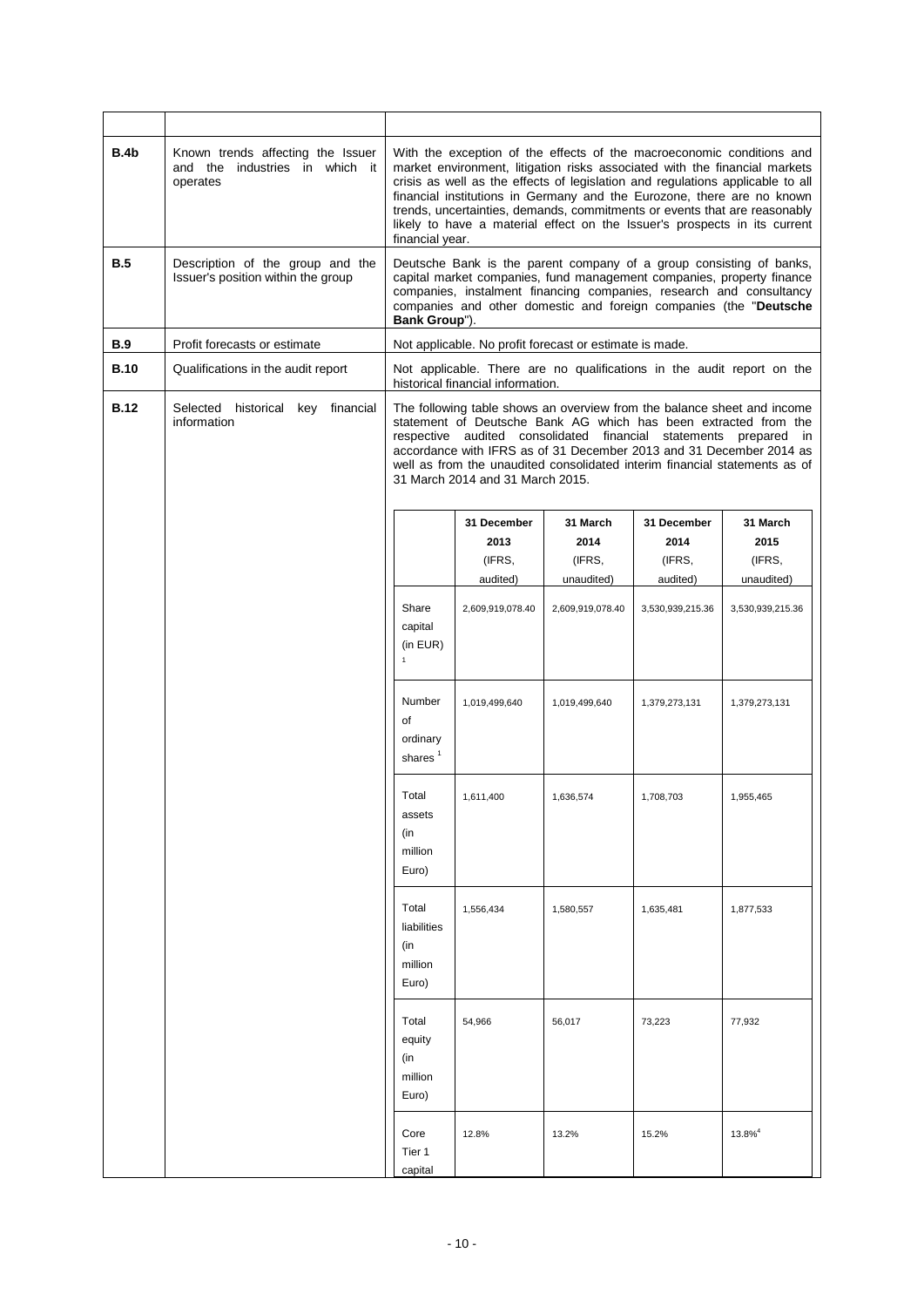|             |                                                             | ratio /<br>Common<br>Equity<br>Tier 1<br>capital<br>ratio $^{2,3}$                                                                                                                                                                                                                                                                                                                                                                                                                                                                                                                                                                                                                                                                                   |                                                                                                |       |       |                                                                                                                                                                                                 |
|-------------|-------------------------------------------------------------|------------------------------------------------------------------------------------------------------------------------------------------------------------------------------------------------------------------------------------------------------------------------------------------------------------------------------------------------------------------------------------------------------------------------------------------------------------------------------------------------------------------------------------------------------------------------------------------------------------------------------------------------------------------------------------------------------------------------------------------------------|------------------------------------------------------------------------------------------------|-------|-------|-------------------------------------------------------------------------------------------------------------------------------------------------------------------------------------------------|
|             |                                                             | Tier 1<br>capital<br>ratio <sup>3</sup>                                                                                                                                                                                                                                                                                                                                                                                                                                                                                                                                                                                                                                                                                                              | 16.9%                                                                                          | 13.2% | 16.1% | $14.6\%$ <sup>5</sup>                                                                                                                                                                           |
|             |                                                             | 11 May 2015                                                                                                                                                                                                                                                                                                                                                                                                                                                                                                                                                                                                                                                                                                                                          | $2$ The CRR/CRD 4 framework replaced the term Core Tier 1 by Common Equity Tier 1.             |       |       | source webpage of the issuer https://www.deutsche-bank.de/ir/en/content/ordinary_share.htm as of                                                                                                |
|             |                                                             |                                                                                                                                                                                                                                                                                                                                                                                                                                                                                                                                                                                                                                                                                                                                                      | the former section 64h (3) of the German Banking Act.                                          |       |       | Capital ratios for 2014 and 2015 are based upon transitional rules of the CRR/CRD 4 capital<br>framework; prior periods are based upon Basel 2.5 rules excluding transitional items pursuant to |
|             |                                                             | loaded was 11.1%.                                                                                                                                                                                                                                                                                                                                                                                                                                                                                                                                                                                                                                                                                                                                    |                                                                                                |       |       | The Common Equity Tier 1 capital ratio as of 31 March 2015 on the basis of CRR/CRD 4 fully                                                                                                      |
|             |                                                             | $\,$ 5 $\,$<br>12.2%                                                                                                                                                                                                                                                                                                                                                                                                                                                                                                                                                                                                                                                                                                                                 |                                                                                                |       |       | The Tier 1 capital ratio as of 31 March 2015 on the basis of CRR/CRD 4 fully loaded was                                                                                                         |
|             | No material adverse change in the<br>prospects              |                                                                                                                                                                                                                                                                                                                                                                                                                                                                                                                                                                                                                                                                                                                                                      | Bank since 31 December 2014.                                                                   |       |       | There has been no material adverse change in the prospects of Deutsche                                                                                                                          |
|             | Significant changes in the financial<br>or trading position | Not applicable; there has been no significant change in the financial position<br>or trading position of Deutsche Bank Group since 31 March 2015.                                                                                                                                                                                                                                                                                                                                                                                                                                                                                                                                                                                                    |                                                                                                |       |       |                                                                                                                                                                                                 |
| <b>B.13</b> | Recent events material to<br>the<br>Issuer's solvency       | Not applicable. There are no recent events particular to the Issuer which are<br>to a material extent relevant to the evaluation of the Issuer's solvency.                                                                                                                                                                                                                                                                                                                                                                                                                                                                                                                                                                                           |                                                                                                |       |       |                                                                                                                                                                                                 |
| <b>B.14</b> | Dependence upon group entities                              | Please read the following information together with Element B.5.                                                                                                                                                                                                                                                                                                                                                                                                                                                                                                                                                                                                                                                                                     |                                                                                                |       |       |                                                                                                                                                                                                 |
|             |                                                             | Not applicable. The Issuer is not dependent upon other entities.                                                                                                                                                                                                                                                                                                                                                                                                                                                                                                                                                                                                                                                                                     |                                                                                                |       |       |                                                                                                                                                                                                 |
| <b>B.15</b> | Issuer's principal activities                               | The objects of Deutsche Bank, as laid down in its Articles of Association,<br>include the transaction of all kinds of banking business, the provision of<br>financial and other services and the promotion of international economic<br>relations. The Bank may realise these objectives itself or through<br>subsidiaries and affiliated companies. To the extent permitted by law, the<br>Bank is entitled to transact all business and to take all steps which appear<br>likely to promote the objectives of the Bank, in particular: to acquire and<br>dispose of real estate, to establish branches at home and abroad, to<br>acquire, administer and dispose of participations in other enterprises, and to<br>conclude enterprise agreements. |                                                                                                |       |       |                                                                                                                                                                                                 |
|             |                                                             | corporate divisions:                                                                                                                                                                                                                                                                                                                                                                                                                                                                                                                                                                                                                                                                                                                                 |                                                                                                |       |       | As of 31 December 2014, the Bank was organized into the following five                                                                                                                          |
|             |                                                             | $\bullet$                                                                                                                                                                                                                                                                                                                                                                                                                                                                                                                                                                                                                                                                                                                                            | <b>Corporate Banking &amp; Securities (CB&amp;S);</b>                                          |       |       |                                                                                                                                                                                                 |
|             |                                                             | ٠<br>$\bullet$                                                                                                                                                                                                                                                                                                                                                                                                                                                                                                                                                                                                                                                                                                                                       | <b>Global Transaction Banking (GTB);</b><br>Deutsche Asset & Wealth Management (Deutsche AWM); |       |       |                                                                                                                                                                                                 |
|             |                                                             | $\bullet$                                                                                                                                                                                                                                                                                                                                                                                                                                                                                                                                                                                                                                                                                                                                            | Private & Business Clients (PBC); and                                                          |       |       |                                                                                                                                                                                                 |
|             |                                                             | $\bullet$                                                                                                                                                                                                                                                                                                                                                                                                                                                                                                                                                                                                                                                                                                                                            | Non-Core Operations Unit (NCOU).                                                               |       |       |                                                                                                                                                                                                 |
|             |                                                             |                                                                                                                                                                                                                                                                                                                                                                                                                                                                                                                                                                                                                                                                                                                                                      | regional responsibilities worldwide.                                                           |       |       | The five corporate divisions are supported by infrastructure functions. In<br>addition, Deutsche Bank has a regional management function that covers                                            |
|             |                                                             |                                                                                                                                                                                                                                                                                                                                                                                                                                                                                                                                                                                                                                                                                                                                                      | most countries in the world. These operations and dealings include:                            |       |       | The Bank has operations or dealings with existing or potential customers in                                                                                                                     |
|             |                                                             | ٠                                                                                                                                                                                                                                                                                                                                                                                                                                                                                                                                                                                                                                                                                                                                                    | subsidiaries and branches in many countries;                                                   |       |       |                                                                                                                                                                                                 |
|             |                                                             | ٠                                                                                                                                                                                                                                                                                                                                                                                                                                                                                                                                                                                                                                                                                                                                                    | representative offices in other countries; and                                                 |       |       |                                                                                                                                                                                                 |
|             |                                                             | $\bullet$                                                                                                                                                                                                                                                                                                                                                                                                                                                                                                                                                                                                                                                                                                                                            | large number of additional countries.                                                          |       |       | one or more representatives assigned to serve customers in a                                                                                                                                    |
| <b>B.16</b> | Controlling persons                                         |                                                                                                                                                                                                                                                                                                                                                                                                                                                                                                                                                                                                                                                                                                                                                      |                                                                                                |       |       | Not applicable. Based on notifications of major shareholdings pursuant to                                                                                                                       |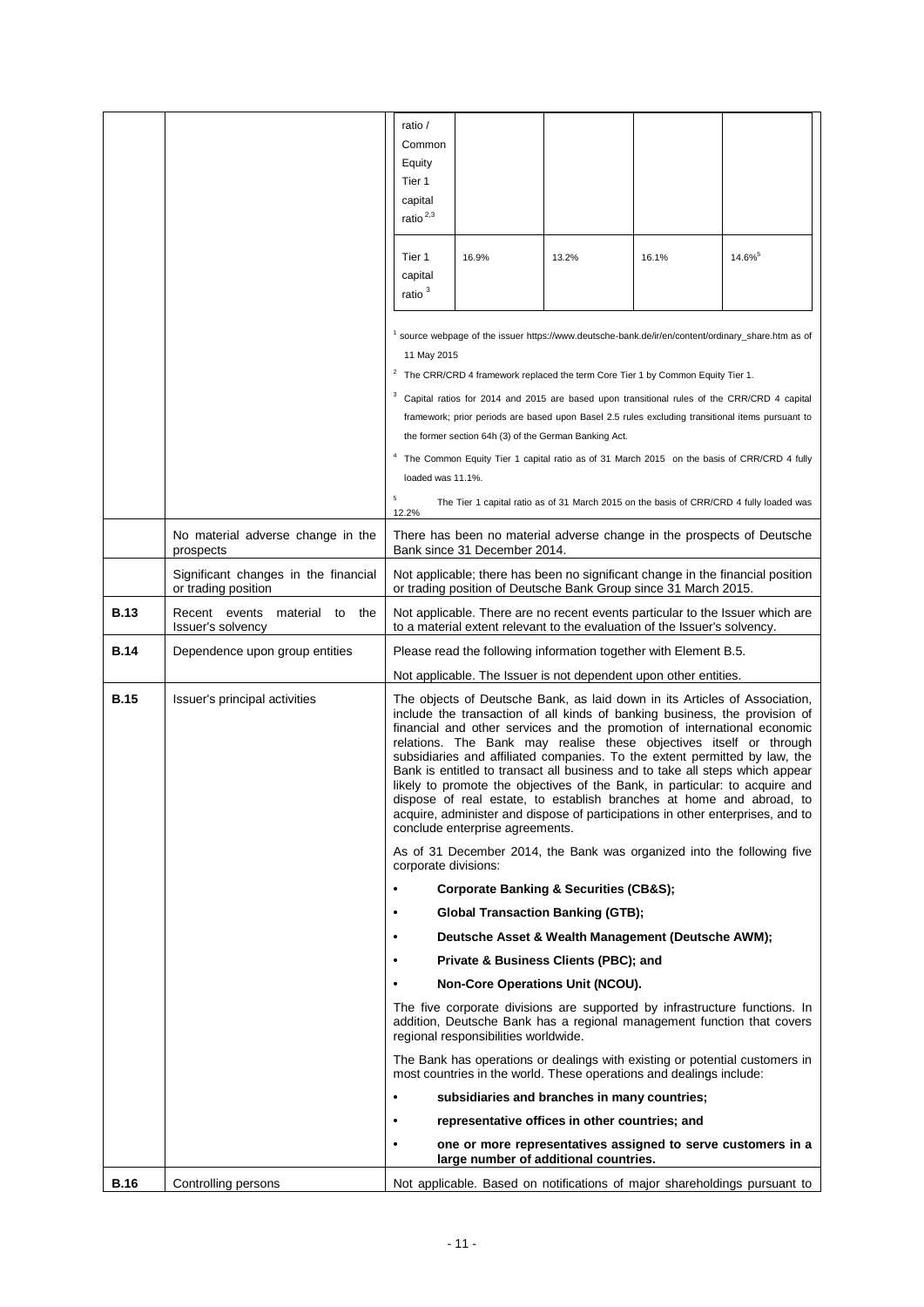|             |                                                           |                                                                                                                                                                                                                                                                                                                                                                                                                                                                                                                                                                                                                                                                                         | sections<br>21<br>et<br>controlled.                                                                                                                                                                                                                                     |                | seg. of the German Securities | Trading Act<br>(Wertpapierhandelsgesetz - WpHG), there are only two shareholders<br>holding more than 5 but less than 10 per cent. of the Issuer's shares. To the<br>Issuer's knowledge there is no other shareholder holding more than 3 per<br>cent. of the shares. The Issuer is thus not directly or indirectly owned or |
|-------------|-----------------------------------------------------------|-----------------------------------------------------------------------------------------------------------------------------------------------------------------------------------------------------------------------------------------------------------------------------------------------------------------------------------------------------------------------------------------------------------------------------------------------------------------------------------------------------------------------------------------------------------------------------------------------------------------------------------------------------------------------------------------|-------------------------------------------------------------------------------------------------------------------------------------------------------------------------------------------------------------------------------------------------------------------------|----------------|-------------------------------|------------------------------------------------------------------------------------------------------------------------------------------------------------------------------------------------------------------------------------------------------------------------------------------------------------------------------|
| <b>B.17</b> | Credit ratings to the Issuer and the<br><b>Securities</b> |                                                                                                                                                                                                                                                                                                                                                                                                                                                                                                                                                                                                                                                                                         | Deutsche Bank is rated by Moody's Investors Service, Inc. ("Moody's"),<br>Standard & Poor's Credit Market Services Europe Limited ("S&P"), Fitch<br>Deutschland GmbH ("Fitch") and DBRS, Inc. ("DBRS", together with Fitch,<br>S&P and Moody's, the "Rating Agencies"). |                |                               |                                                                                                                                                                                                                                                                                                                              |
|             |                                                           | S&P and Fitch are established in the European Union and have been<br>registered in accordance with Regulation (EC) No 1060/2009 of the<br>European Parliament and of the Council of 16 September 2009, as<br>amended, on credit rating agencies ("CRA Regulation"). With respect to<br>Moody's, the credit ratings are endorsed by Moody's office in the UK<br>(Moody's Investors Service Ltd.) in accordance with Article 4(3) of the CRA<br>Regulation. With respect to DBRS, the credit ratings are endorsed by DBRS<br>Ratings Ltd. in the UK in accordance with Article 4(3) of the CRA<br>Regulation.<br>As of 22 May 2015, the following ratings were assigned to Deutsche Bank: |                                                                                                                                                                                                                                                                         |                |                               |                                                                                                                                                                                                                                                                                                                              |
|             |                                                           |                                                                                                                                                                                                                                                                                                                                                                                                                                                                                                                                                                                                                                                                                         | <b>Rating Agency</b>                                                                                                                                                                                                                                                    | Long term      | Short term                    | Outlook                                                                                                                                                                                                                                                                                                                      |
|             |                                                           |                                                                                                                                                                                                                                                                                                                                                                                                                                                                                                                                                                                                                                                                                         | Moody's                                                                                                                                                                                                                                                                 | A <sub>3</sub> | $P-2$                         | on review for<br>downgrade                                                                                                                                                                                                                                                                                                   |
|             |                                                           |                                                                                                                                                                                                                                                                                                                                                                                                                                                                                                                                                                                                                                                                                         | S&P                                                                                                                                                                                                                                                                     | A              | $A-1$                         | <b>Credit Watch</b><br>negative                                                                                                                                                                                                                                                                                              |
|             |                                                           |                                                                                                                                                                                                                                                                                                                                                                                                                                                                                                                                                                                                                                                                                         | Fitch                                                                                                                                                                                                                                                                   | Α              | F1                            | negative                                                                                                                                                                                                                                                                                                                     |
|             |                                                           |                                                                                                                                                                                                                                                                                                                                                                                                                                                                                                                                                                                                                                                                                         | <b>DBRS</b>                                                                                                                                                                                                                                                             | A (high)       | R-1 (middle)                  | <b>Under Review Negative</b>                                                                                                                                                                                                                                                                                                 |
|             |                                                           |                                                                                                                                                                                                                                                                                                                                                                                                                                                                                                                                                                                                                                                                                         | The Securities are not rated.                                                                                                                                                                                                                                           |                |                               |                                                                                                                                                                                                                                                                                                                              |

| Element |                                                                                              | <b>Section C - Securities</b>                                                                                                                                                                                                                                                     |
|---------|----------------------------------------------------------------------------------------------|-----------------------------------------------------------------------------------------------------------------------------------------------------------------------------------------------------------------------------------------------------------------------------------|
| C.1     | Type and the class of the<br>securities, including any<br>security<br>identification number. | <b>Type of Securities</b><br>The Securities are Notes (the "Securities"). For a further description see<br>Element C.9 and C.15.<br>Security identification number(s) of Securities<br>ISIN:<br>XS046137168<br>WKN: DB1ZF1                                                        |
| C.2     | Currency of the securities issue.                                                            | United States Dollar ("USD")                                                                                                                                                                                                                                                      |
| C.5     | <b>Restrictions</b><br>the<br>free<br><sub>on</sub><br>transferability of the securities.    | Each Security is transferable in accordance with applicable law and any rules<br>and procedures for the time being of any Clearing Agent through whose<br>books such Security is transferred.                                                                                     |
| C.8     | Rights attached to the securities,<br>including ranking and limitations to<br>those rights   | Governing law of the Securities<br>The Securities will be governed by, and construed in accordance with,<br>English law. The constituting of the Securities may be governed by the laws<br>of the jurisdiction of the Clearing Agent.<br><b>Rights attached to the Securities</b> |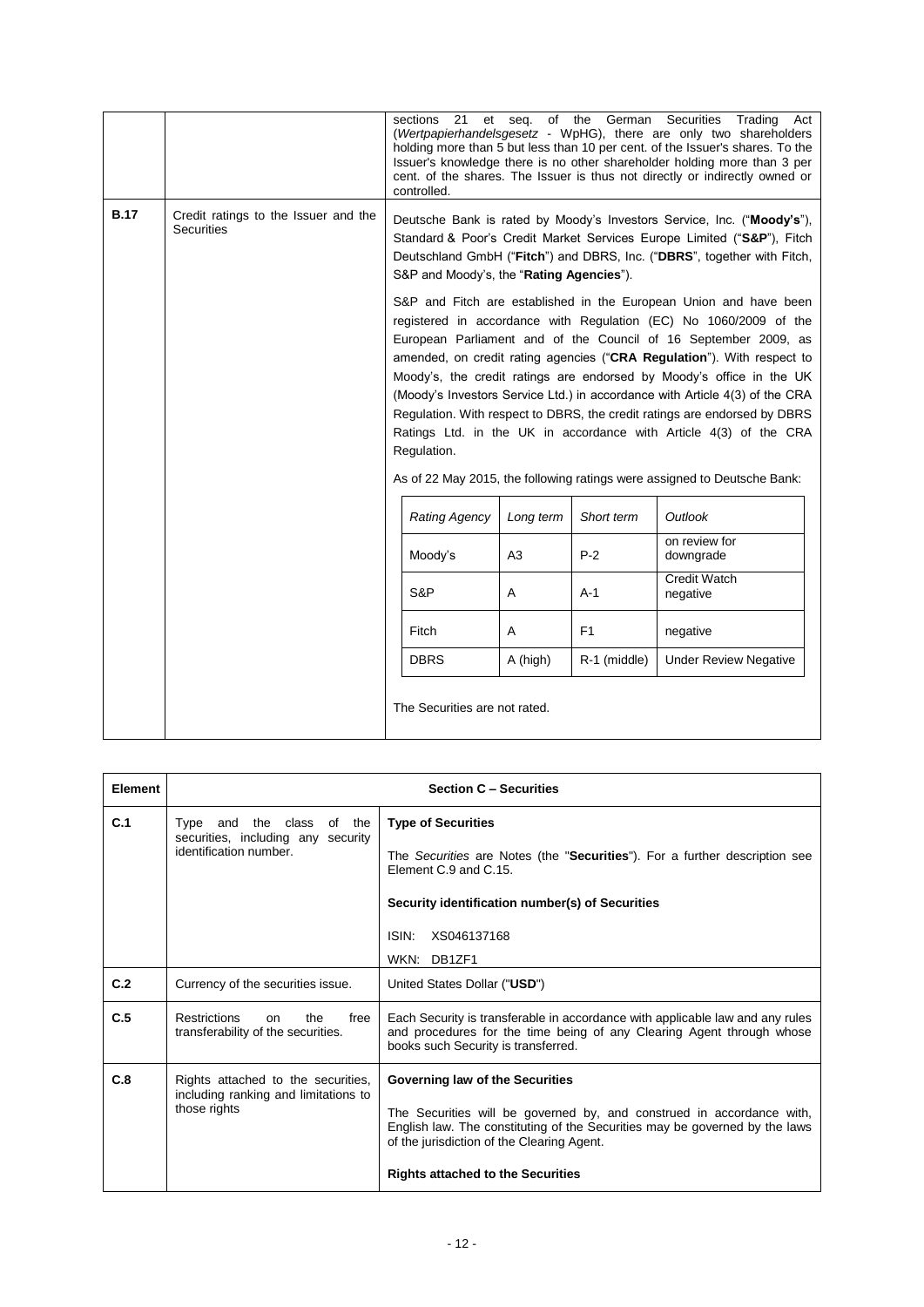|     |                                                                                                                                                                                         | The Securities provide holders of the Securities, on redemption or upon<br>exercise, with a claim for payment of a cash amount. The Securities may<br>also provide holders with an entitlement for the payment of a coupon.                                                                                                                                                                                                                                                                                                                                     |                                                                                                                                                                                              |  |  |  |
|-----|-----------------------------------------------------------------------------------------------------------------------------------------------------------------------------------------|-----------------------------------------------------------------------------------------------------------------------------------------------------------------------------------------------------------------------------------------------------------------------------------------------------------------------------------------------------------------------------------------------------------------------------------------------------------------------------------------------------------------------------------------------------------------|----------------------------------------------------------------------------------------------------------------------------------------------------------------------------------------------|--|--|--|
|     |                                                                                                                                                                                         | <b>Status of the Securities</b><br>The Securities will constitute direct, unsecured and unsubordinated<br>obligations of the Issuer ranking pari passu among themselves and pari<br>passu with all other unsecured and unsubordinated obligations of the Issuer<br>except for any obligations preferred by law.<br>Limitations to the rights attached to the Securities                                                                                                                                                                                         |                                                                                                                                                                                              |  |  |  |
|     |                                                                                                                                                                                         |                                                                                                                                                                                                                                                                                                                                                                                                                                                                                                                                                                 |                                                                                                                                                                                              |  |  |  |
|     |                                                                                                                                                                                         |                                                                                                                                                                                                                                                                                                                                                                                                                                                                                                                                                                 |                                                                                                                                                                                              |  |  |  |
|     |                                                                                                                                                                                         | Under the terms and conditions of the Securities, the Issuer is entitled to<br>terminate and cancel the Securities and to amend the terms and conditions<br>of the Securities.                                                                                                                                                                                                                                                                                                                                                                                  |                                                                                                                                                                                              |  |  |  |
| C.9 | The nominal interest rate, the date<br>from<br>which<br>interest becomes<br>payable and the due dates for<br>interest, where the rate is not fixed,<br>description of the underlying on | Coupon:                                                                                                                                                                                                                                                                                                                                                                                                                                                                                                                                                         | In respect of the Coupon Payment Date for<br>each Coupon Period commencing on or after<br>8 July 2015 but ending prior to 8 July 2019,<br>3.00 per cent. per annum.                          |  |  |  |
|     | which it is based, maturity date and<br>arrangements for the amortization<br>of the<br>loan, including<br>the<br>procedures,<br>repayment<br>an<br>indication of yield, name<br>of      |                                                                                                                                                                                                                                                                                                                                                                                                                                                                                                                                                                 | In respect of the Coupon Payment Date for<br>each Coupon Period commencing after 8 July<br>2019, the floating coupon for such Coupon<br>Period.                                              |  |  |  |
|     | representative of debt security<br>holders                                                                                                                                              |                                                                                                                                                                                                                                                                                                                                                                                                                                                                                                                                                                 | Coupon Determination Date: In respect of a Coupon Period, the second<br>relevant business day prior to commencement<br>of such Coupon Period.                                                |  |  |  |
|     |                                                                                                                                                                                         | Coupon Payment Date:                                                                                                                                                                                                                                                                                                                                                                                                                                                                                                                                            | 8 January, 8 April, 8 July and 8 October in<br>each calendar year, commencing on (and<br>including) 8 October 2015 up to (and<br>including) 8 July 2025                                      |  |  |  |
|     | Coupon Periods:                                                                                                                                                                         | The period commencing on (and including) the<br>Issue Date and ending on (but excluding) the<br>first Coupon Period End Date and each<br>subsequent period commencing on (and<br>including) a Coupon Period End Date and<br>ending on (but excluding) the next following<br>Coupon Period End Date                                                                                                                                                                                                                                                              |                                                                                                                                                                                              |  |  |  |
|     |                                                                                                                                                                                         | Coupon Period End Dates:                                                                                                                                                                                                                                                                                                                                                                                                                                                                                                                                        | 8 January, 8 April, 8 July and 8 October in<br>each calendar year, commencing on (and<br>including) 8 October 2015 up to (and<br>including) 8 July 2025, with no adjustment to<br>such dates |  |  |  |
|     | Description of floating coupon: In                                                                                                                                                      | Coupon<br>respect<br>each<br>Period<br>of<br>commencing on or after 8 July 2019, the<br>lesser of (a) 4.50 per cent. per annum, and (b)<br>the greater of (i) the 3 Month USD LIBOR in<br>respect of the Coupon Determination Date for<br>such Coupon Period, and (ii) 1.10 per cent.<br>per annum                                                                                                                                                                                                                                                              |                                                                                                                                                                                              |  |  |  |
|     | 3 Month USD LIBOR:                                                                                                                                                                      | In relation to a Coupon Period, the rate per<br>annum for deposits in USD for a period of<br>three months which is quoted as of 11:00 a.m.<br>(London time) on Reuters Screen LIBOR Page<br>under column "USD" and row "3MO" (or such<br>other page as may replace this page as<br>determined by the Calculation Agent) as of<br>11:00 a.m., London time on the Coupon<br>Determination Date for such Coupon Period,<br>or if on any Coupon Determination Date such<br>rate does not appear, the rate per annum<br>which the Calculation Agent determines to be |                                                                                                                                                                                              |  |  |  |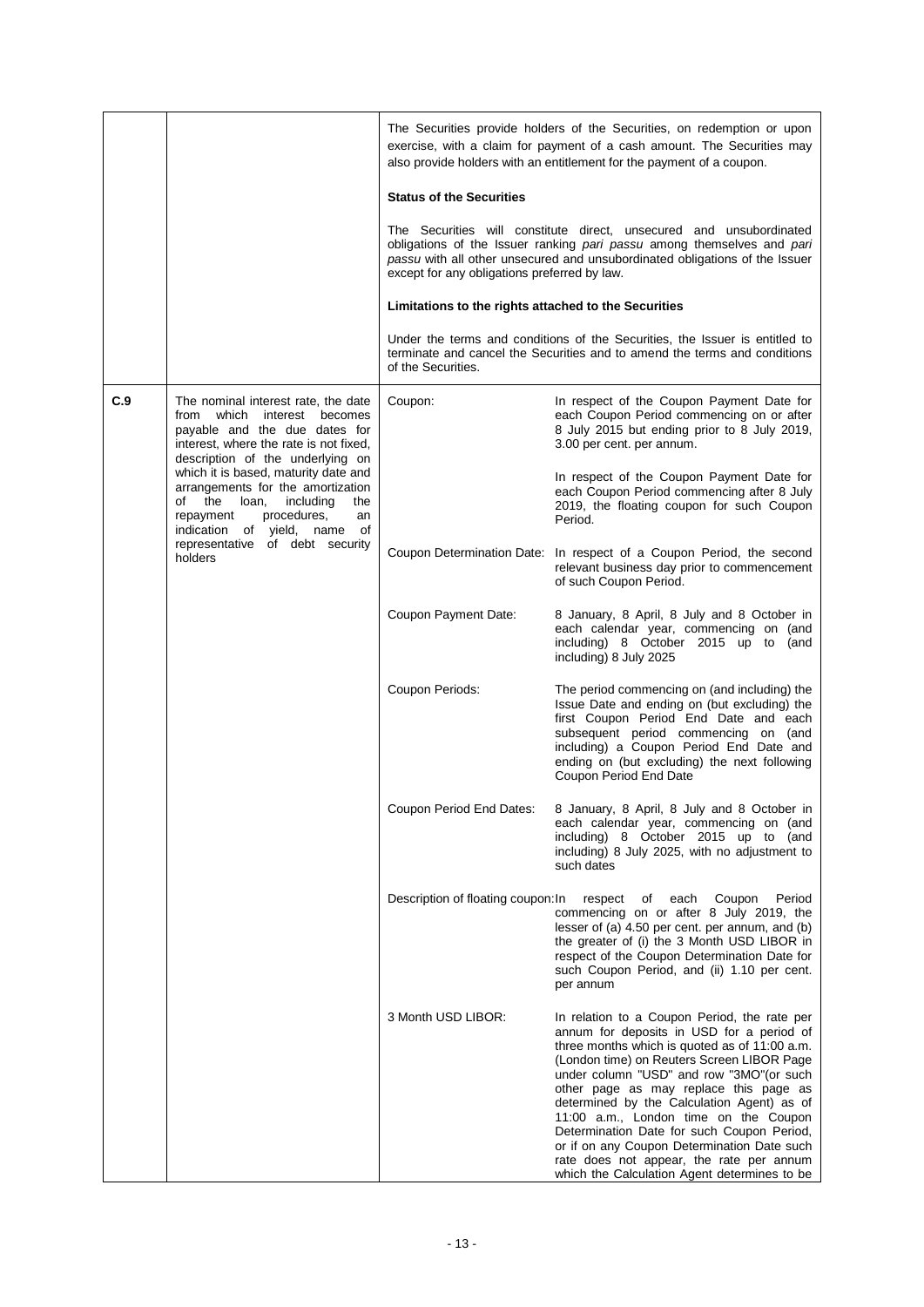|      |                                                                                                                                                                                                      |                                                                                                                                                                                                                                                                                                                                                                                                                                                                                         | the arithmetic mean (rounded if necessary to<br>the fifth decimal place, with 0.000005 being<br>rounded upwards) of the offered rates for<br>deposits in USD for a period of three months<br>and commencing on the first day of such<br>Coupon Period which major banks in London,<br>selected by the Calculation Agent, are offering<br>to prime banks in London, at 11:00 a.m.<br>(London time) on the relevant Coupon<br>Determination Date, provided that at least two<br>such quotations are provided. If on any day<br>fewer than two of such offered rates are<br>available, the applicable rate of interest for<br>that day shall be determined by the<br>Calculation Agent in its sole discretion. |
|------|------------------------------------------------------------------------------------------------------------------------------------------------------------------------------------------------------|-----------------------------------------------------------------------------------------------------------------------------------------------------------------------------------------------------------------------------------------------------------------------------------------------------------------------------------------------------------------------------------------------------------------------------------------------------------------------------------------|-------------------------------------------------------------------------------------------------------------------------------------------------------------------------------------------------------------------------------------------------------------------------------------------------------------------------------------------------------------------------------------------------------------------------------------------------------------------------------------------------------------------------------------------------------------------------------------------------------------------------------------------------------------------------------------------------------------|
|      |                                                                                                                                                                                                      | Settlement Date and                                                                                                                                                                                                                                                                                                                                                                                                                                                                     |                                                                                                                                                                                                                                                                                                                                                                                                                                                                                                                                                                                                                                                                                                             |
|      |                                                                                                                                                                                                      | Redemption:                                                                                                                                                                                                                                                                                                                                                                                                                                                                             | 8 July 2025                                                                                                                                                                                                                                                                                                                                                                                                                                                                                                                                                                                                                                                                                                 |
|      |                                                                                                                                                                                                      | Yield:                                                                                                                                                                                                                                                                                                                                                                                                                                                                                  | Not Applicable; the Securities do not pay a<br>fixed coupon.                                                                                                                                                                                                                                                                                                                                                                                                                                                                                                                                                                                                                                                |
|      |                                                                                                                                                                                                      | Name of representative of                                                                                                                                                                                                                                                                                                                                                                                                                                                               |                                                                                                                                                                                                                                                                                                                                                                                                                                                                                                                                                                                                                                                                                                             |
|      |                                                                                                                                                                                                      | debt security holders:                                                                                                                                                                                                                                                                                                                                                                                                                                                                  | Not applicable; there is no representative of<br>debt security holders.                                                                                                                                                                                                                                                                                                                                                                                                                                                                                                                                                                                                                                     |
| C.10 | Derivative<br>component<br>the<br>in<br>interest payment.                                                                                                                                            | Not applicable, the Securities have no derivative component in the interest<br>payment.                                                                                                                                                                                                                                                                                                                                                                                                 |                                                                                                                                                                                                                                                                                                                                                                                                                                                                                                                                                                                                                                                                                                             |
| C.11 | Application<br>admission<br>for<br>to<br>trading, with a view to their<br>distribution in a regulated market or<br>other equivalent markets<br>with<br>indication of the markets<br>in<br>questions. | Application will be made to list the Securities on the Official List of the<br>Luxembourg Stock Exchange and to trade them on the Regulated Market of<br>the Luxembourg Stock Exchange, which is a regulated market for the<br>purposes of Directive 2004/39/EC, with effect from, at the earliest, the Issue<br>Date. No assurances can be given that such application for listing and<br>admission to trading will be granted (or, if granted, will be granted by the<br>Issue Date). |                                                                                                                                                                                                                                                                                                                                                                                                                                                                                                                                                                                                                                                                                                             |

| <b>Element</b> | <b>Section D - Risks</b>                                             |                                                                                                                                                                                                                                                                                                                                                                                                                                                                                                                                                                                                                                                                                                                                                                                                   |  |
|----------------|----------------------------------------------------------------------|---------------------------------------------------------------------------------------------------------------------------------------------------------------------------------------------------------------------------------------------------------------------------------------------------------------------------------------------------------------------------------------------------------------------------------------------------------------------------------------------------------------------------------------------------------------------------------------------------------------------------------------------------------------------------------------------------------------------------------------------------------------------------------------------------|--|
| D.2            | Key information on the key risks that<br>are specific to the issuer. | Investors will be exposed to the risk of the Issuer becoming insolvent as<br>result of being overindebted or unable to pay debts, i.e., to the risk of a<br>temporary or permanent inability to meet interest and/or principal payments<br>on time. The Issuer's credit ratings reflect the assessment of these risks.<br>Factors that may have a negative impact on Deutsche Bank's profitability<br>are described in the following:                                                                                                                                                                                                                                                                                                                                                             |  |
|                |                                                                      |                                                                                                                                                                                                                                                                                                                                                                                                                                                                                                                                                                                                                                                                                                                                                                                                   |  |
|                |                                                                      | Even as the U.S. economy has gradually improved, Europe<br>continues to experience tepid economic growth, high levels of<br>structural debt, persistent long-term unemployment and very low<br>inflation. These persistently challenging market conditions have<br>contributed to political uncertainty in many member countries of the<br>eurozone and continue to negatively affect Deutsche Bank's results<br>of operations and financial condition in some of Deutsche Bank's<br>businesses, while a continuing low interest environment and<br>competition in the financial services industry have compressed<br>margins in many Deutsche Bank's businesses. If these conditions<br>persist or worsen, Deutsche Bank could determine that it needs to<br>make changes to its business model. |  |
|                |                                                                      | Regulatory and political actions by European governments in<br>response to the European sovereign debt crisis may not be                                                                                                                                                                                                                                                                                                                                                                                                                                                                                                                                                                                                                                                                          |  |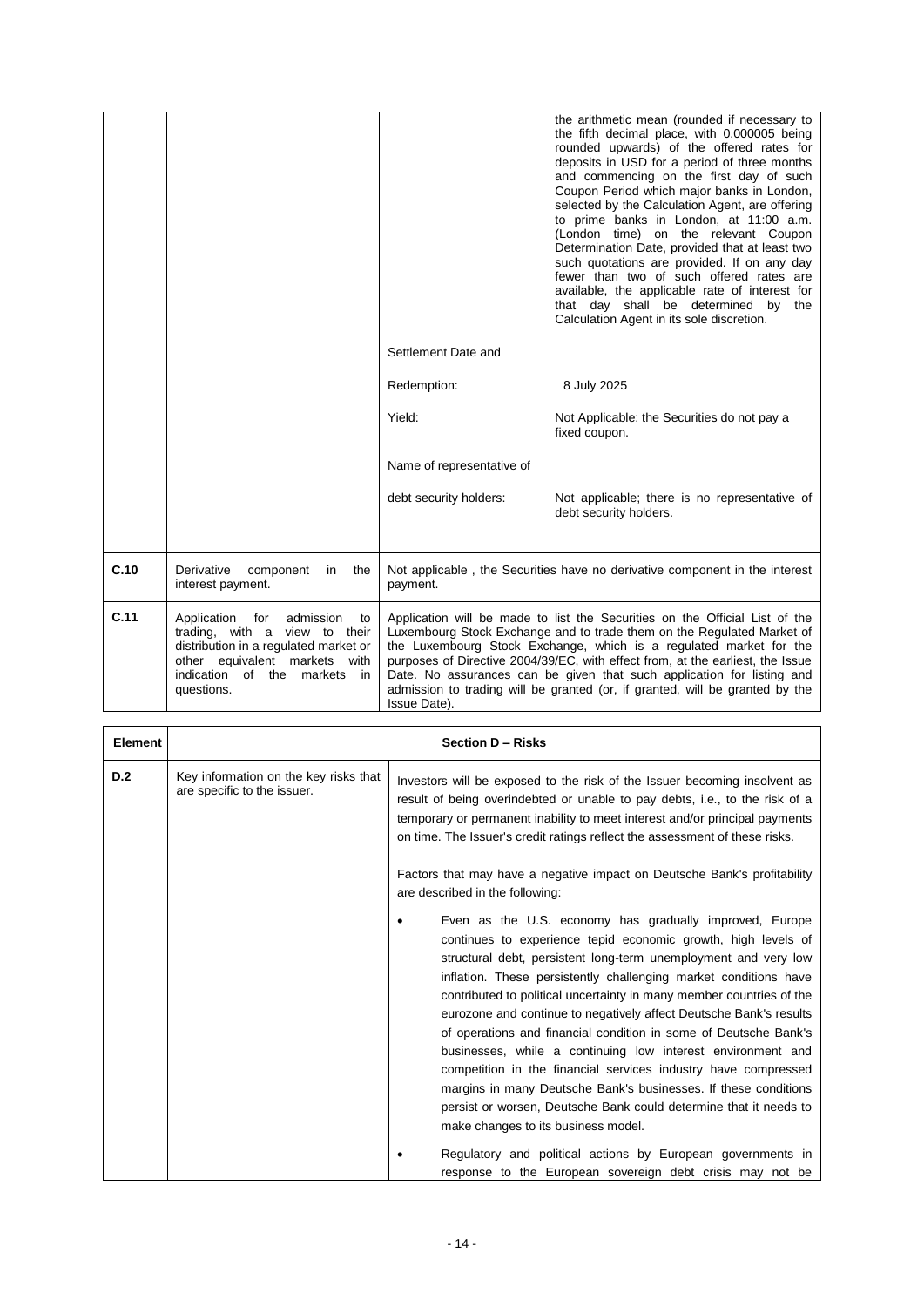|  | sufficient to prevent the crisis from spreading or to prevent<br>departure of one or more member countries from the common<br>currency. In particular, anti-austerity populism in Greece and other<br>member countries of the eurozone could undermine confidence in<br>the continued viability of those countries' participation in the euro.<br>The default or departure from the euro of any one or more<br>countries could have unpredictable political consequences as well<br>as consequences for the financial system and the greater<br>economy, potentially leading to declines in business levels, write-<br>downs of assets and losses across Deutsche Bank's businesses.<br>Deutsche Bank's ability to protect itself against these risks is<br>limited. |
|--|----------------------------------------------------------------------------------------------------------------------------------------------------------------------------------------------------------------------------------------------------------------------------------------------------------------------------------------------------------------------------------------------------------------------------------------------------------------------------------------------------------------------------------------------------------------------------------------------------------------------------------------------------------------------------------------------------------------------------------------------------------------------|
|  | Deutsche Bank may be required to take impairments on its<br>exposures to the sovereign debt of European or other countries as<br>the European sovereign debt crisis continues. The credit default<br>swaps into which Deutsche Bank has entered to manage sovereign<br>credit risk may not be available to offset these losses.                                                                                                                                                                                                                                                                                                                                                                                                                                      |
|  | Deutsche Bank has a continuous demand for liquidity to fund its<br>business activities. It may suffer during periods of market-wide or<br>firm-specific liquidity constraints, and liquidity may not be available<br>to it even if its underlying business remains strong.                                                                                                                                                                                                                                                                                                                                                                                                                                                                                           |
|  | Regulatory reforms enacted and proposed in response to<br>weaknesses in the financial sector, together with increased<br>regulatory scrutiny more generally, have created significant<br>uncertainty for Deutsche Bank and may adversely affect its<br>business and ability to execute its strategic plans.                                                                                                                                                                                                                                                                                                                                                                                                                                                          |
|  | Regulatory and legislative changes require Deutsche Bank to<br>maintain increased capital and may significantly affect its business<br>model and the competitive environment. Any perceptions in the<br>market that Deutsche Bank may be unable to meet its capital<br>requirements with an adequate buffer, or that it should maintain<br>capital in excess of the requirements, could intensify the effect of<br>these factors on Deutsche Bank's business and results.                                                                                                                                                                                                                                                                                            |
|  | The increasingly stringent regulatory environment to which<br>Deutsche Bank is subject, coupled with substantial outflows in<br>connection with litigation and enforcement matters, may make it<br>difficult for Deutsche Bank to maintain its capital ratios at levels<br>above those required by regulators or expected in the market.                                                                                                                                                                                                                                                                                                                                                                                                                             |
|  | Rules in the United States, legislation in Germany and proposals in<br>the European Union regarding the prohibition of proprietary trading<br>or its separation from the deposit-taking business may materially<br>affect Deutsche Bank's business model.                                                                                                                                                                                                                                                                                                                                                                                                                                                                                                            |
|  | European and German legislation regarding the recovery and<br>resolution of banks and investment firms as well as proposals<br>published by the Financial Stability Board proposing a new<br>minimum capital requirement for "total loss absorbing capacity"<br>(TLAC) could result in higher refinancing costs and, if resolution<br>measures were imposed on Deutsche Bank, significantly affect its<br>business operations and lead to losses for its creditors.                                                                                                                                                                                                                                                                                                  |
|  | Other regulatory reforms adopted or proposed in the wake of the<br>financial crisis – for example, extensive new regulations governing<br>Deutsche Bank's derivatives activities, bank levies or a possible<br>financial transaction tax - may materially increase Deutsche Bank's                                                                                                                                                                                                                                                                                                                                                                                                                                                                                   |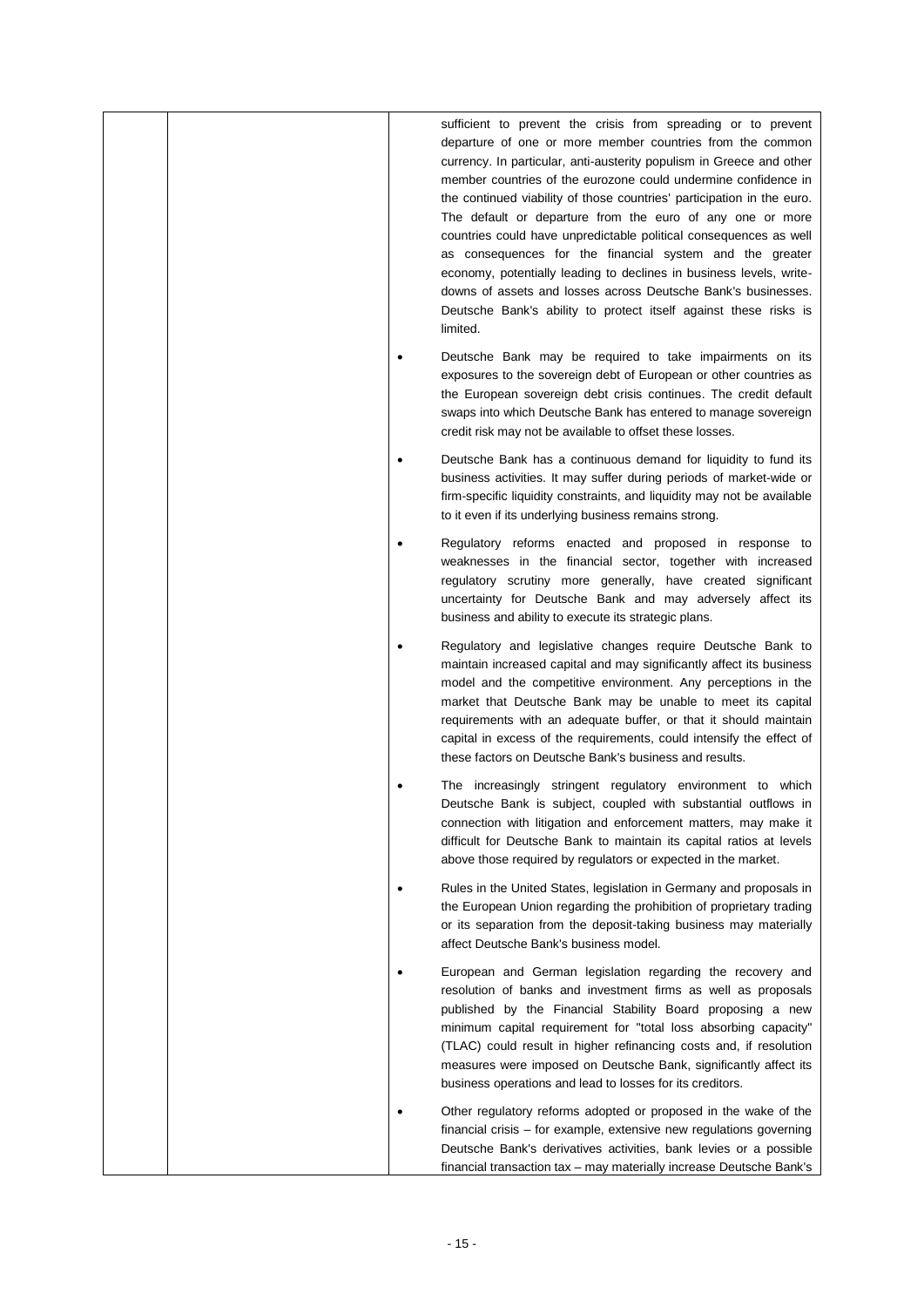|  |           | operating costs and negatively impact its business model.                                                                                                                                                                                                                                                                                                                                                                                                                                                                                                                                                                                                                                                                                                                                                                                                                                                                                                                                                                                                                                                                                                                    |
|--|-----------|------------------------------------------------------------------------------------------------------------------------------------------------------------------------------------------------------------------------------------------------------------------------------------------------------------------------------------------------------------------------------------------------------------------------------------------------------------------------------------------------------------------------------------------------------------------------------------------------------------------------------------------------------------------------------------------------------------------------------------------------------------------------------------------------------------------------------------------------------------------------------------------------------------------------------------------------------------------------------------------------------------------------------------------------------------------------------------------------------------------------------------------------------------------------------|
|  |           | Adverse market conditions, historically low prices, volatility and<br>cautious investor sentiment have affected and may in the future<br>materially and adversely affect Deutsche Bank's revenues and<br>profits, particularly in its investment banking, brokerage and other<br>commission- and fee-based businesses. As a result, Deutsche<br>Bank has in the past incurred and may in the future incur significant<br>losses from its trading and investment activities.                                                                                                                                                                                                                                                                                                                                                                                                                                                                                                                                                                                                                                                                                                  |
|  | $\bullet$ | Since Deutsche Bank published its Strategy 2015+ targets in 2012,<br>macroeconomic and market conditions as well as the regulatory<br>environment have been much more challenging than originally<br>anticipated, and as a result, Deutsche Bank has updated its<br>aspirations to reflect these challenging conditions and developed<br>the next phase of its strategy in the form of its Strategy 2020, which<br>was announced in April 2015. If Deutsche Bank is unable to<br>implement its updated strategy successfully, it may be unable to<br>achieve its financial objectives, or incur losses or low profitability or<br>erosions of its capital base, and its share price may be materially<br>and adversely affected.                                                                                                                                                                                                                                                                                                                                                                                                                                             |
|  | $\bullet$ | Deutsche Bank operates in a highly and increasingly regulated and<br>litigious environment, potentially exposing it to liability and other<br>costs, the amounts of which may be substantial and difficult to<br>estimate, as well as to legal and regulatory sanctions and<br>reputational harm.                                                                                                                                                                                                                                                                                                                                                                                                                                                                                                                                                                                                                                                                                                                                                                                                                                                                            |
|  | $\bullet$ | Deutsche Bank is currently the subject of regulatory and criminal<br>industry-wide investigations relating to interbank offered rates, as<br>well as civil actions. Even though Deutsche Bank reached<br>settlements with the U.S. Department of Justice (DOJ), the U.S.<br>Commodity Futures Trading Commission (CFTC), the U.K.<br>Financial Conduct Authority (FCA), and the New York State<br>Department of Financial Services (NYSDFS) to resolve<br>investigations into misconduct concerning the setting of London<br>Interbank Offered Rate (LIBOR), the Euro Interbank Offered Rate<br>(EURIBOR), and the Tokyo Interbank Offered Rate (TIBOR), other<br>regulatory investigations of Deutsche Bank concerning the setting<br>of various interbank offered rates remain ongoing, and Deutsche<br>Bank remains exposed to further regulatory action and to civil<br>litigation. Due to a number of uncertainties, including those related<br>to the high profile of the matters, the eventual outcome of these<br>matters is unpredictable, and may materially and adversely affect<br>Deutsche Bank's results of operations, financial condition and<br>reputation. |
|  |           | A number of regulatory and law enforcement agencies globally are<br>currently investigating Deutsche Bank in connection with<br>misconduct relating to manipulation of foreign exchange rates. The<br>extent of Deutsche Bank's financial exposure to these matters<br>could be material, and Deutsche Bank's reputation may suffer<br>material harm as a result.                                                                                                                                                                                                                                                                                                                                                                                                                                                                                                                                                                                                                                                                                                                                                                                                            |
|  |           | A number of regulatory authorities are currently investigating or<br>seeking information from Deutsche Bank in connection with<br>transactions with Monte dei Paschi di Siena. The extent of<br>Deutsche Bank's financial exposure to these matters could be<br>material, and Deutsche Bank's reputation may be harmed.                                                                                                                                                                                                                                                                                                                                                                                                                                                                                                                                                                                                                                                                                                                                                                                                                                                      |
|  |           | Regulatory and law enforcement agencies in the United States are                                                                                                                                                                                                                                                                                                                                                                                                                                                                                                                                                                                                                                                                                                                                                                                                                                                                                                                                                                                                                                                                                                             |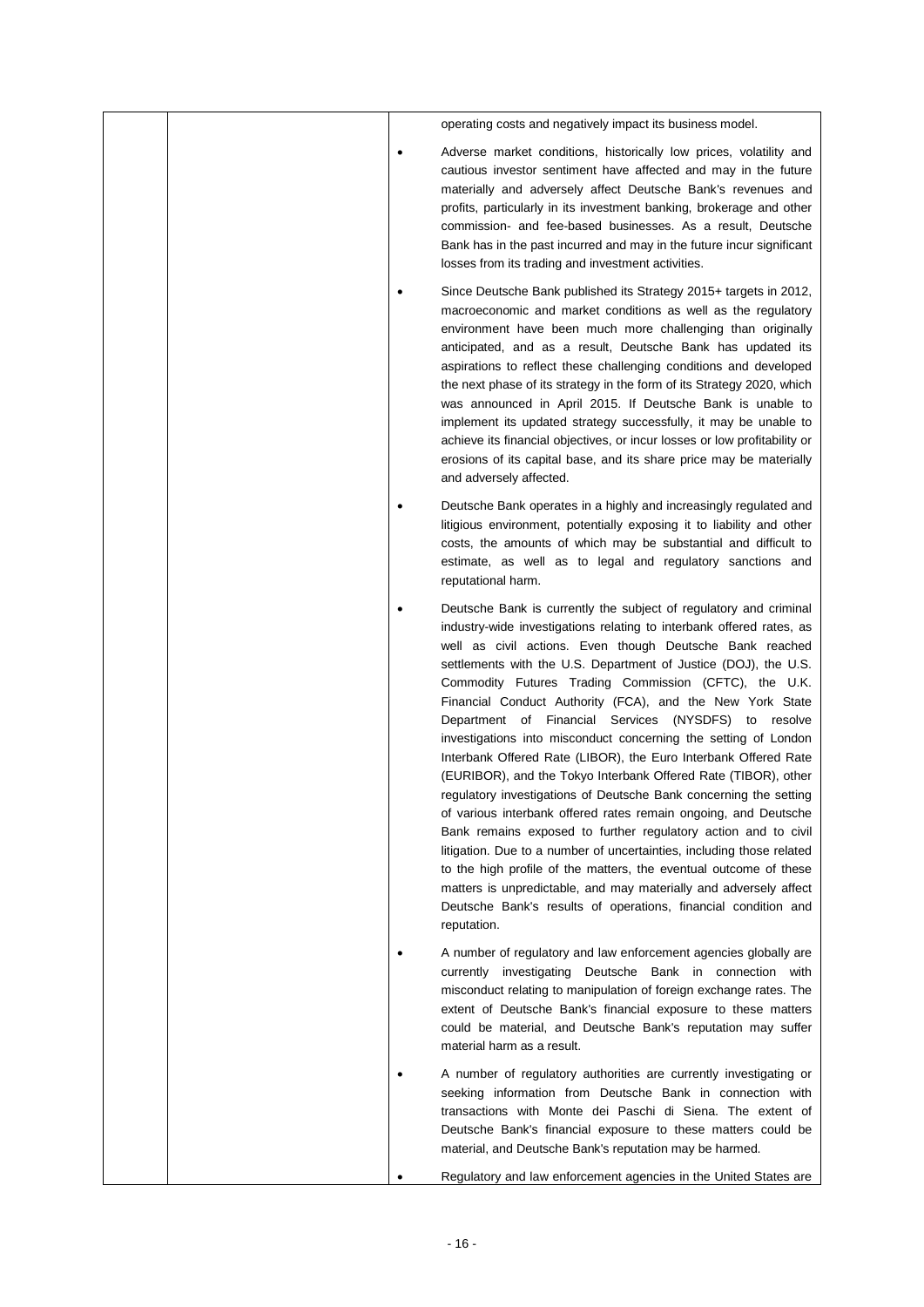|     |                                                        |           | investigating whether Deutsche Bank's historical processing of<br>certain U.S. Dollar payment orders for parties from countries<br>subject to U.S. embargo laws complied with U.S. federal and state<br>laws. The eventual outcomes of these matters are unpredictable,<br>and may materially and adversely affect Deutsche Bank's results of                                                                         |
|-----|--------------------------------------------------------|-----------|-----------------------------------------------------------------------------------------------------------------------------------------------------------------------------------------------------------------------------------------------------------------------------------------------------------------------------------------------------------------------------------------------------------------------|
|     |                                                        |           | operations, financial condition and reputation.<br>Deutsche Bank has been subject to contractual claims, litigation<br>and governmental investigations in respect of its U.S. residential<br>mortgage loan business that may materially and adversely affect its<br>results of operations, financial condition or reputation.                                                                                         |
|     |                                                        | $\bullet$ | Deutsche Bank's non-traditional credit businesses materially add to<br>its traditional banking credit risks.                                                                                                                                                                                                                                                                                                          |
|     |                                                        | $\bullet$ | Deutsche Bank has incurred losses, and may incur further losses,<br>as a result of changes in the fair value of its financial instruments.                                                                                                                                                                                                                                                                            |
|     |                                                        | $\bullet$ | Deutsche Bank's risk management policies, procedures and<br>methods leave it exposed to unidentified or unanticipated risks,<br>which could lead to material losses.                                                                                                                                                                                                                                                  |
|     |                                                        |           | Operational risks may disrupt Deutsche Bank's businesses.                                                                                                                                                                                                                                                                                                                                                             |
|     |                                                        |           | Deutsche Bank's operational systems are subject to an increasing<br>risk of cyber attacks and other internet crime, which could result in<br>material losses of client or customer information, damage Deutsche<br>Bank's reputation and lead to regulatory penalties and financial<br>losses.                                                                                                                        |
|     |                                                        | $\bullet$ | The size of Deutsche Bank's clearing operations exposes it to a<br>heightened risk of material losses should these operations fail to<br>function properly.                                                                                                                                                                                                                                                           |
|     |                                                        |           | Deutsche Bank may have difficulty in identifying and executing<br>acquisitions, and both making acquisitions and avoiding them could<br>materially harm Deutsche Bank's results of operations and its<br>share price.                                                                                                                                                                                                 |
|     |                                                        |           | The effects of the takeover of Deutsche Postbank AG may differ<br>materially from Deutsche Bank's expectations.                                                                                                                                                                                                                                                                                                       |
|     |                                                        |           | Deutsche Bank may have difficulties selling non-core assets at<br>favorable prices or at all and may experience material losses from<br>these assets and other investments irrespective of market<br>developments.                                                                                                                                                                                                    |
|     |                                                        |           | Intense competition, in Deutsche Bank's home market of Germany<br>as well as in international markets, could materially adversely<br>impact Deutsche Bank's revenues and profitability.                                                                                                                                                                                                                               |
|     |                                                        |           | Transactions with counterparties in countries designated by the<br>U.S. State Department as state sponsors of terrorism or persons<br>targeted by U.S. economic sanctions may lead potential customers<br>and investors to avoid doing business with Deutsche Bank or<br>investing in its securities, harm its reputation or result in regulatory<br>action which could materially and adversely affect its business. |
| D.3 | Key information on the risks that are                  |           | Securities are linked to the Underlying                                                                                                                                                                                                                                                                                                                                                                               |
|     | specific<br>and<br>individual<br>to the<br>securities. |           | Amounts payable or assets deliverable periodically or on exercise or<br>redemption of the Securities, as the case may be, are linked to the<br>Underlying which may comprise one or more Reference Items. The<br>purchase of, or investment in, Securities linked to the Underlying involves<br>substantial risks.                                                                                                    |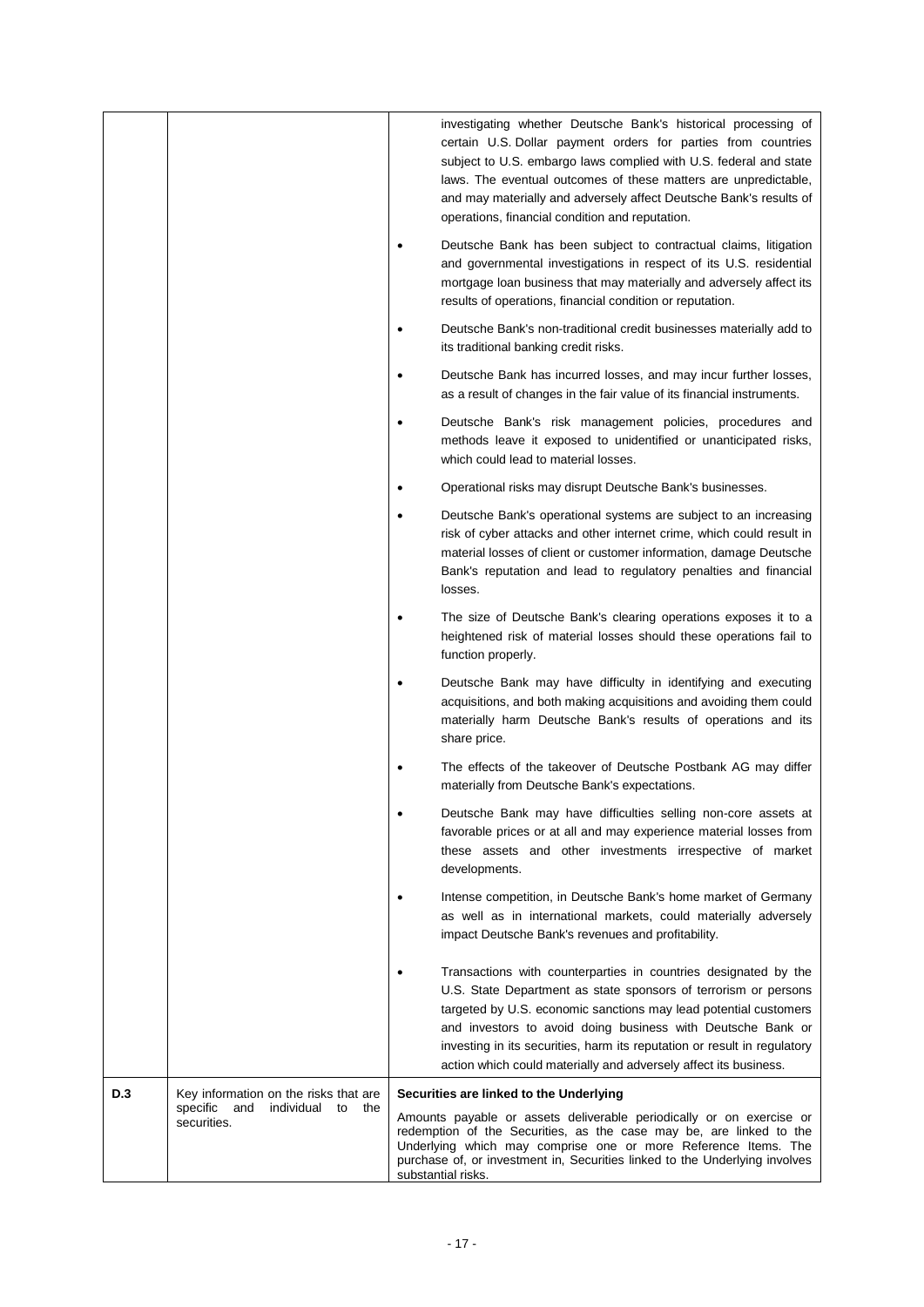|     |                                                                                                             | The Securities are not conventional securities and carry various unique<br>investment risks which prospective investors should understand clearly<br>before investing in the Securities. Each prospective investor in the<br>Securities should be familiar with securities having characteristics similar to<br>the Securities and should fully review all documentation for and understand<br>the Terms and Conditions of the Securities and the nature and extent of its<br>exposure to risk of loss. |
|-----|-------------------------------------------------------------------------------------------------------------|---------------------------------------------------------------------------------------------------------------------------------------------------------------------------------------------------------------------------------------------------------------------------------------------------------------------------------------------------------------------------------------------------------------------------------------------------------------------------------------------------------|
|     |                                                                                                             | Potential investors should ensure that they understand the relevant formula<br>in accordance with which the amounts payable and/or assets deliverable<br>are calculated, and if necessary seek advice from their own adviser(s).                                                                                                                                                                                                                                                                        |
|     |                                                                                                             | Risks associated with the Underlying                                                                                                                                                                                                                                                                                                                                                                                                                                                                    |
|     |                                                                                                             | Because of the Underlying's influence on the entitlement from the Security<br>investors are exposed to risks both during the term and also at maturity,<br>which are also generally associated with an investment in the interest rates.                                                                                                                                                                                                                                                                |
|     |                                                                                                             | <b>Currency risk</b>                                                                                                                                                                                                                                                                                                                                                                                                                                                                                    |
|     |                                                                                                             | Investors also face an exchange rate risk if the Settlement Currency is not<br>the currency of the investor's home jurisdiction.                                                                                                                                                                                                                                                                                                                                                                        |
| D.6 | Risk warning to the effect that<br>investors may lose the value of their<br>entire investment or part of it | Not applicable, investors will receive the nominal amount at maturity.                                                                                                                                                                                                                                                                                                                                                                                                                                  |

| <b>Element</b> | Section E - Offer                                                 |                                                                |                                                                                                                                                                 |  |
|----------------|-------------------------------------------------------------------|----------------------------------------------------------------|-----------------------------------------------------------------------------------------------------------------------------------------------------------------|--|
| E.2b           | Reasons for the offer, use of<br>proceeds, estimated net proceeds | for the offer.                                                 | Not applicable, making profit and/or hedging certain risks are the reasons                                                                                      |  |
| E.3            | Terms and conditions of the offer.                                | Conditions to which the offer is<br>subject:                   | The offer of the Securities is<br>conditional on their issue                                                                                                    |  |
|                |                                                                   | Number of the Securities:                                      | An aggregate nominal amount of<br>up to USD 100,000,000                                                                                                         |  |
|                |                                                                   | The Subscription Period                                        | Applications to subscribe for the<br>Securities may be made from, and<br>including, 8 June 2015 until, and<br>including, 2 July 2015.                           |  |
|                |                                                                   | Cancellation of the Issuance of<br>the Securities:             | The Issuer reserves the right for<br>any reason to cancel the issuance<br>of the Securities.                                                                    |  |
|                |                                                                   | Early Closing of the Subscription<br>Period of the Securities: | The Issuer reserves the right for<br>close<br>any<br>reason<br>to<br>the<br>Subscription Period early.                                                          |  |
|                |                                                                   | minimum<br>subscription<br>Investor<br>amount:                 | USD 2,000.                                                                                                                                                      |  |
|                |                                                                   | Investor maximum subscription<br>amount:                       | Not Applicable; there<br><b>is</b><br>no.<br>investor maximum subscription<br>amount.                                                                           |  |
|                |                                                                   | application<br>Description<br>of the<br>process:               | Applications for the Securities can<br>be made in the Italian Republic at<br>participating<br>branches<br>of<br>a a<br>Distributor.                             |  |
|                |                                                                   |                                                                | Applications will be in accordance<br>with the relevant Distributor's<br>notified to<br>usual procedures,<br>investors<br>by<br>the<br>relevant<br>Distributor. |  |
|                |                                                                   |                                                                | Prospective investors will not be<br>required to<br>enter<br>into<br>any<br>contractual arrangements directly<br>with the Issuer relating to the                |  |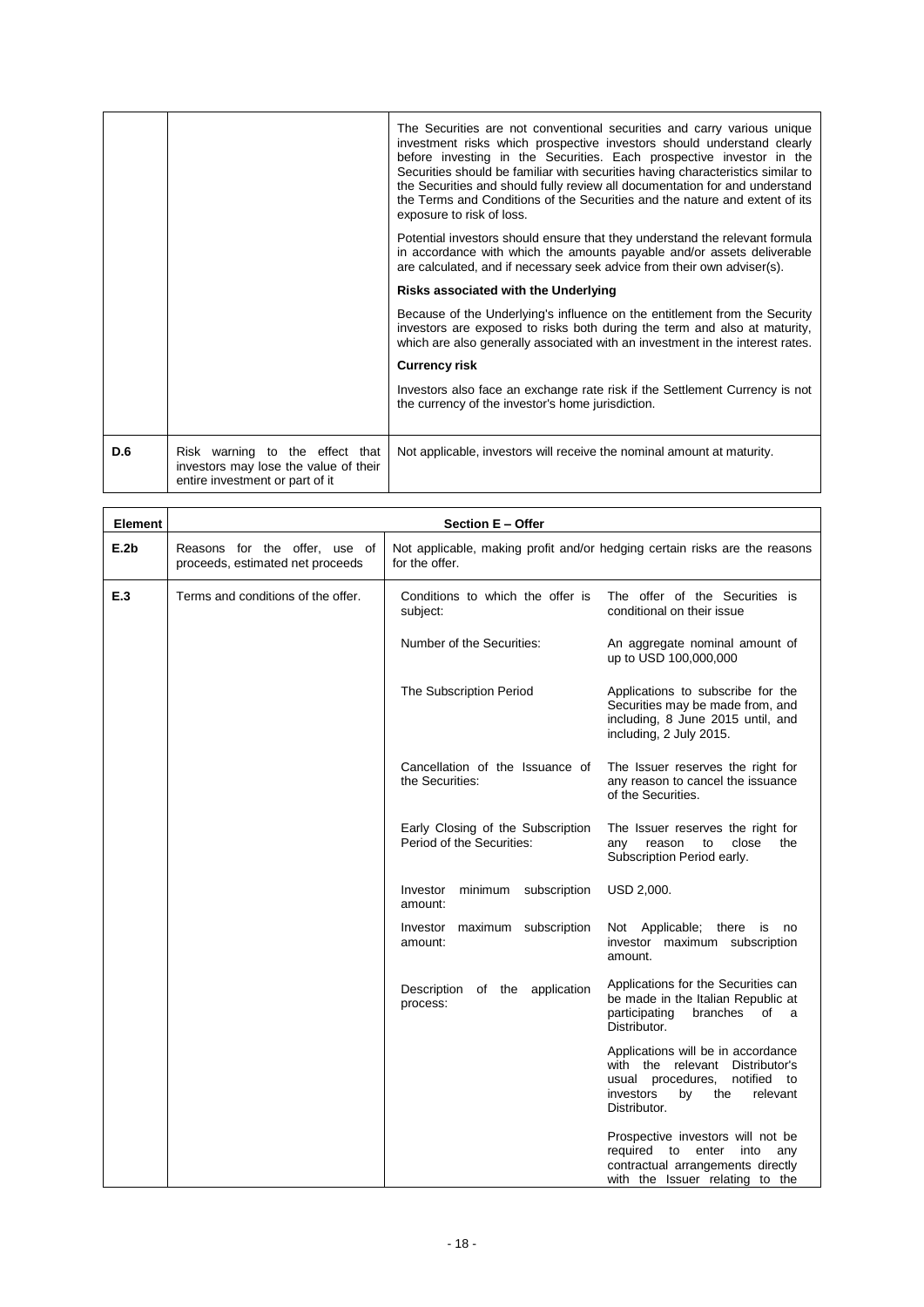|  |                                                                                                                                                                   | subscription for the Securities.                                                                                                                                                                                                                                                                                                                                                                                                           |
|--|-------------------------------------------------------------------------------------------------------------------------------------------------------------------|--------------------------------------------------------------------------------------------------------------------------------------------------------------------------------------------------------------------------------------------------------------------------------------------------------------------------------------------------------------------------------------------------------------------------------------------|
|  | Description of possibility to reduce<br>subscriptions and manner for<br>refunding excess amount paid by<br>applicants:                                            | Not Applicable.                                                                                                                                                                                                                                                                                                                                                                                                                            |
|  | Details of the method and time<br>limits for paying up and delivering<br>the Securities:                                                                          | Investors will be notified by the<br>Distributor<br>of their<br>relevant<br>allocations of Securities and the<br>settlement<br>arrangements<br>in<br>respect thereof. The Securities<br>will be issued on the Issue Date<br>against payment to the Issuer by<br>the relevant Distributor of the net<br>subscription price.                                                                                                                 |
|  | Manner in and date on which<br>results of the offer are to be made<br>public:                                                                                     | Issuer will in<br>its<br>sole<br>⊤he<br>discretion determine<br>the<br>final<br>amount of Securities to be issued<br>(which will be dependent on the<br>outcome of the offer), up to a limit<br>of up to USD 100,000,000<br>principal amount of Securities.                                                                                                                                                                                |
|  |                                                                                                                                                                   | The precise number of Securities<br>to be issued will be published on<br>website<br>the<br>of the<br>Issuer<br>(www.it.x-markets.db.com)<br>in<br>accordance with Article 10 of the<br>Luxembourg<br>Law<br>the<br>on<br>Prospectuses for Securities on or<br>around the Issue Date.                                                                                                                                                       |
|  |                                                                                                                                                                   | The results of the offer will be<br>available from the Distributors<br>following the Offering Period and<br>prior to the Issue Date.                                                                                                                                                                                                                                                                                                       |
|  | Procedure for exercise of any<br>right of pre-emption, negotiability<br>subscription<br>of<br>rights<br>and<br>treatment of subscription rights<br>not exercised: | Not applicable.                                                                                                                                                                                                                                                                                                                                                                                                                            |
|  | Categories of potential investors<br>to which the Securities are offered<br>and whether tranche(s) have been<br>reserved for certain countries:                   | Non-qualified investors<br>Offers may be made in Italy to any<br>person which complies with all<br>other requirements for investment<br>as set out in the Base Prospectus<br>or otherwise determined by the<br>and/or<br>the<br>relevant<br>Issuer<br>financial intermediaries. In other<br>EEA countries, offers will only be<br>made pursuant to an exemption<br>under the Prospectus Directive as<br>implemented in such jurisdictions. |
|  | Process<br>notification<br>for<br>to<br>applicants of the amount allotted<br>and the indication whether dealing<br>may begin before notification is<br>made:      | Each investor will be notified by<br>the relevant Distributor of its<br>allocation of Securities after the<br>end of the Offering Period and<br>before the Issue Date.                                                                                                                                                                                                                                                                     |
|  | <b>Issue Price:</b>                                                                                                                                               | 100 per cent. of the Nominal<br>Amount (USD 2,000 per Note).                                                                                                                                                                                                                                                                                                                                                                               |
|  | Amount of any expenses and<br>taxes specifically charged to the<br>subscriber or purchaser:                                                                       | Placement fee of up to 4.00 per<br>cent. of the Issue Price.                                                                                                                                                                                                                                                                                                                                                                               |
|  | Name(s) and address(es), to the<br>extent known to the Issuer, of the<br>placers in the various countries<br>where the offer takes place:                         | Deutsche Bank S.p.A. of Piazza<br>del Calendario 3, 20126, Milan,<br>Italy and Finanza e Futuro Banca<br>S.p.A of Piazza del Calendario 1,<br>20126 Milan, Italy (each a                                                                                                                                                                                                                                                                   |